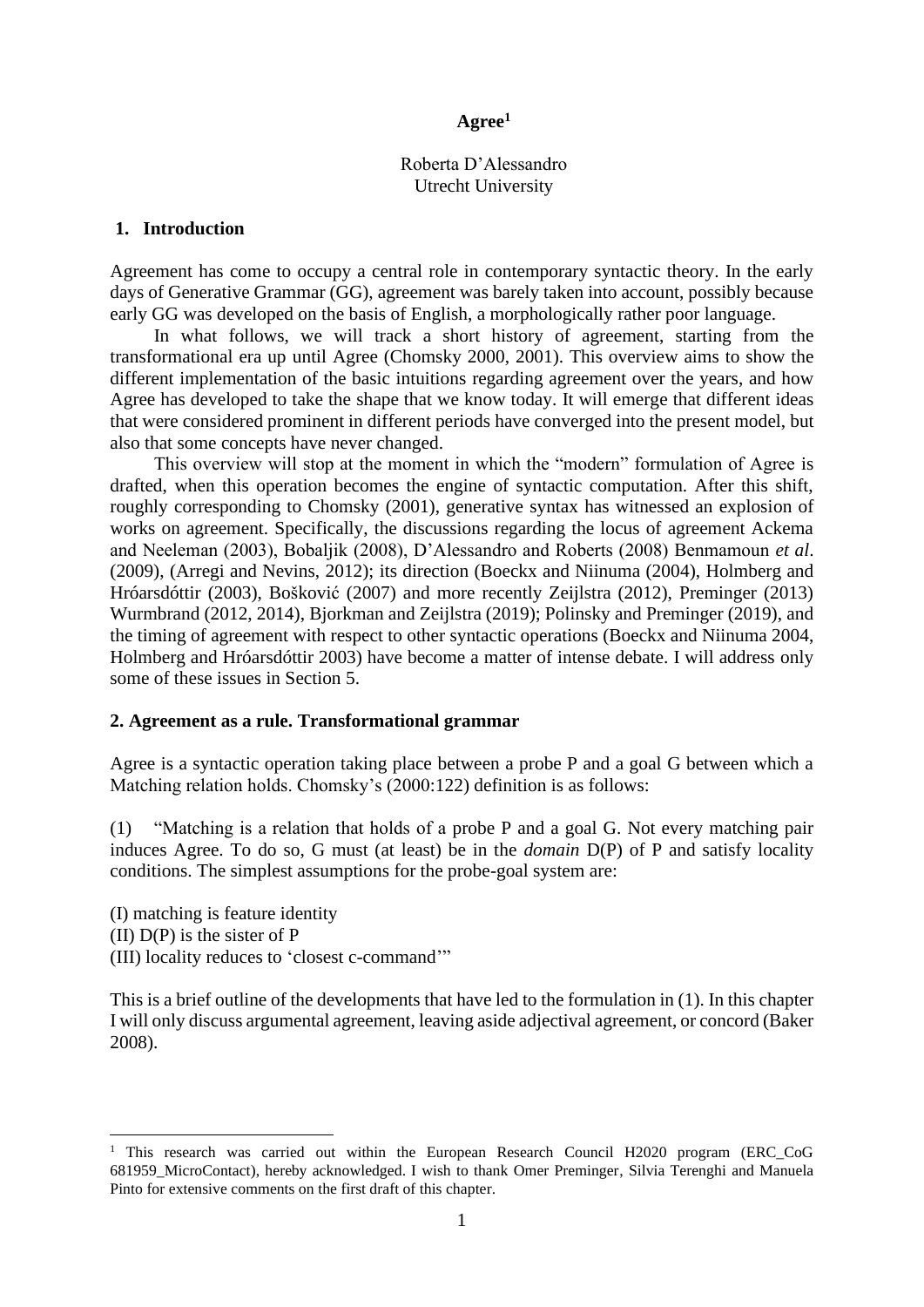#### **2.1. Agreement as a rule**

One of the key concepts at the basis of every theory of agreement is that agreement is some sort of relation between two or more elements.

In *Syntactic Structures*, Chomsky (1957) conceives agreement as a rewrite rule, rewriting for instance the morpheme representing verbal inflection as  $-s$  in the context NP<sub>sing</sub> and as  $\emptyset$ elsewhere. The inflectional morpheme is inserted directly into the verbal complex depending on the subject specification. No copy is involved, but simply a transformation of one category into another (an affix into its morphological specification) (see Harbour *et al.* 2008 for an extensive discussion).

In Chomsky (1957), auxiliaries are already treated separately from main verbs, since they are targeted by different transformational rules. This observation, which for the moment seems irrelevant, will later come to play a crucial role in the theory of agreement, when Infl/AGR heads begin to be discussed. Auxiliaries are treated as in (2):

(2) "We can state the occurrence of auxiliaries in declarative sentences by adding to the grammar the following rules:

 $(i)$  *Verb*  $\rightarrow$  *Aux* + *V* (ii)  $V \rightarrow hit$ , take, walk, read, etc.  $(iii)$  *Aux*  $\rightarrow$  *C (M) (have+en) (be+ing) (be+en)*  $(iv)$  *M*  $\rightarrow$  *will, can, may, shall, must* "

(Chomsky 1957:39)

Around the same time, in his 1966 article, Paul Postal proposes an analysis of pronouns as underlying determiners. To describe pronouns/determiners he makes use of features, and to determine which pronoun will be selected in a sentence he proposes an ARTICLE ATTACHMENT rule, which basically consists in the copying of a subset of the features of the noun. Due to space limitations it is not possible to reproduce the whole argument here; however, it should be noted that Postal (1966) proposes a sort of predecessor of anaphoric and pronominal binding via Agree (an idea that has returned, for instance, in Rooryck and Van Wyngaerd 2011); that he considers agreement as a rule that operates on features rather than morphemes; and that he conceives of pronouns as a subset of the features of nouns, very much like articles (an intuition very similar to that exploited by Roberts 2010 for subject clitics). While Postal does not consider argumental agreement, his idea of working with copies of features will be one of the key ideas regarding agreement in the Minimalist Program (MP, Chomsky 1995).

Chomsky (1965) also moves almost entirely to a feature-based agreement system; he dedicates some time to discussing agreement rules, which he considers as expansion rules. According to Chomsky (1965:187), "rules of agreement clearly belong to the transformational component (cf. in this connection, Postal, 1964a pp. 43f.), and these rules add to Phrase-markers specified features that enter into particular formatives, dominating their phonological matrices." An example of an agreement rule is formulated as follows:



where Article ... N is an NP" (Chomsky 1965:187)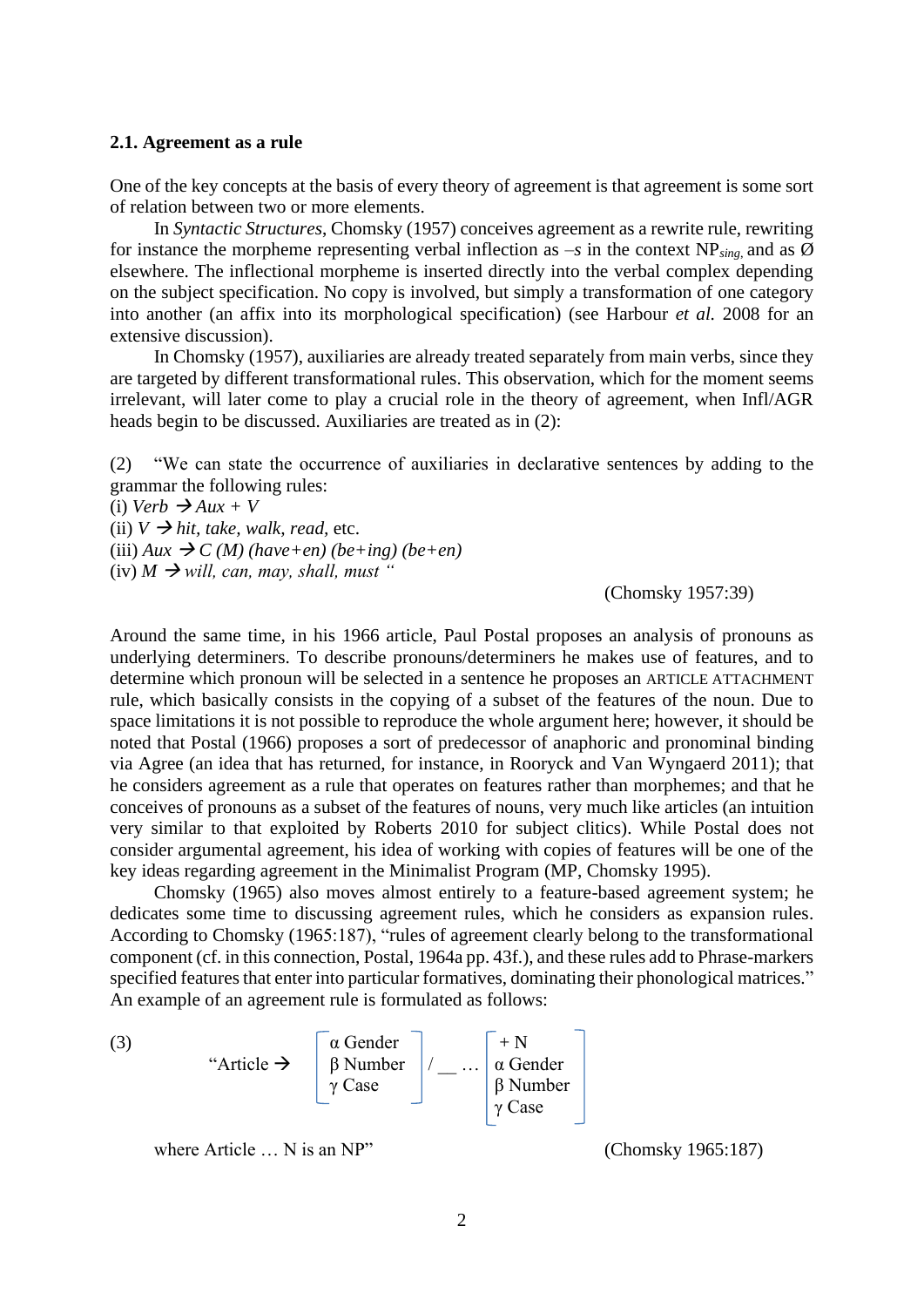Chomsky also states that "This formative, so categorized, would be converted to [the phonological string] by rules of the phonology" (Chomsky 1965:188). The phonological realization of a FORMATIVE, i.e. a set of morphemes, takes place after the agreement rule applies, which of course reminds us of post-syntactic morphological insertion (Halle & Marantz 1993).

The important aspect for contemporary theories of agreement is that Chomsky, like Postal, starts conceptualizing agreement as a rule that copies unordered features in a matrix. Furthermore, Chomsky (1965: 188) states that "Formally, rules of agreement [...] are quite analogous to the rules of assimilation of the phonological component.". This interesting idea will be developed further by Nevins (2010), who analyzes agreement as some sort of feature spreading in contexts of vowel harmony.

One more observation by Chomsky in *Aspects* will be almost completely neglected during the *Government and Binding* (GB) period, but will reappear with the advent of the *Minimalist Program* (MP) occupying a key position in the theory of agreement. Chomsky (1965: 192) observes the difference that exists between the English example in (4) and its translation into French (5) as far as copula deletion is concerned:

- (4) These men are more clever than Mary
- (5) Ces hommes sont plus intelligents que Marie Chomsky (1965: 193)

Assuming that deletion takes place under identity, Chomsky notices that the copula as well as the adjective in the elided site in (5) do not share the same inflection as in those of the matrix sentence. In order to justify ellipsis he speculates that "In particular, it seems from such examples as these that the features added to a formative by agreement transformations are not part of the formative in the same sense as those which are inherent to it or as those which it assumes as it enters a Phrase-marker." (Chomsky 1965:193)

In other words, he argues that those features that are added via agreement have a different status than those that come with the phrase marker. Many years have passed, and the way we would express this concept is by saying that the features that enter the derivation with a value are INTERPRETABLE; those that enter a derivation without a value (and therefore need to be evaluated via Agree, in syntax) are UNINTERPRETABLE. His conclusion is that "[...] a formative, in other words, is to be regarded as a pair of sets of features, one member of the pair consisting of features that are inherent to the lexical entry or the position of lexical insertion, the second member of the pair consisting of features added by transformation. Only the first set is considered in determining legitimacy of deletion in the manner previously described. Second, what is involved in determining legitimacy of deletion is not identity but rather nondistinctness in the sense of distinctive feature theory." (Chomsky, 1965: 194). We will return to this later on, in section 4.1.5.

#### **3. Agreement as a relation. The GB era**

The *Lectures on Government and Binding* (Chomsky 1981) introduces a shift in the paradigm and in the way of conceptualizing dependencies, which come to be seen more as structural relations than as operations. Within the GB framework many key generalizations are formalized, radically changing agreement with respect to the simple COPY+ADJOIN operation that was at work in Phrase Structure Rules (PSR, Chomsky 1957).

Starting from subject-verb agreement, one of the most important factors is the introduction of the idea that Nominative case is assigned to the external argument/subject by the INFL head. The INFL head, which already existed in PSR under the name Aux, has a much more refined definition in GB. In Chomsky (1981) we find the following rewrite rule: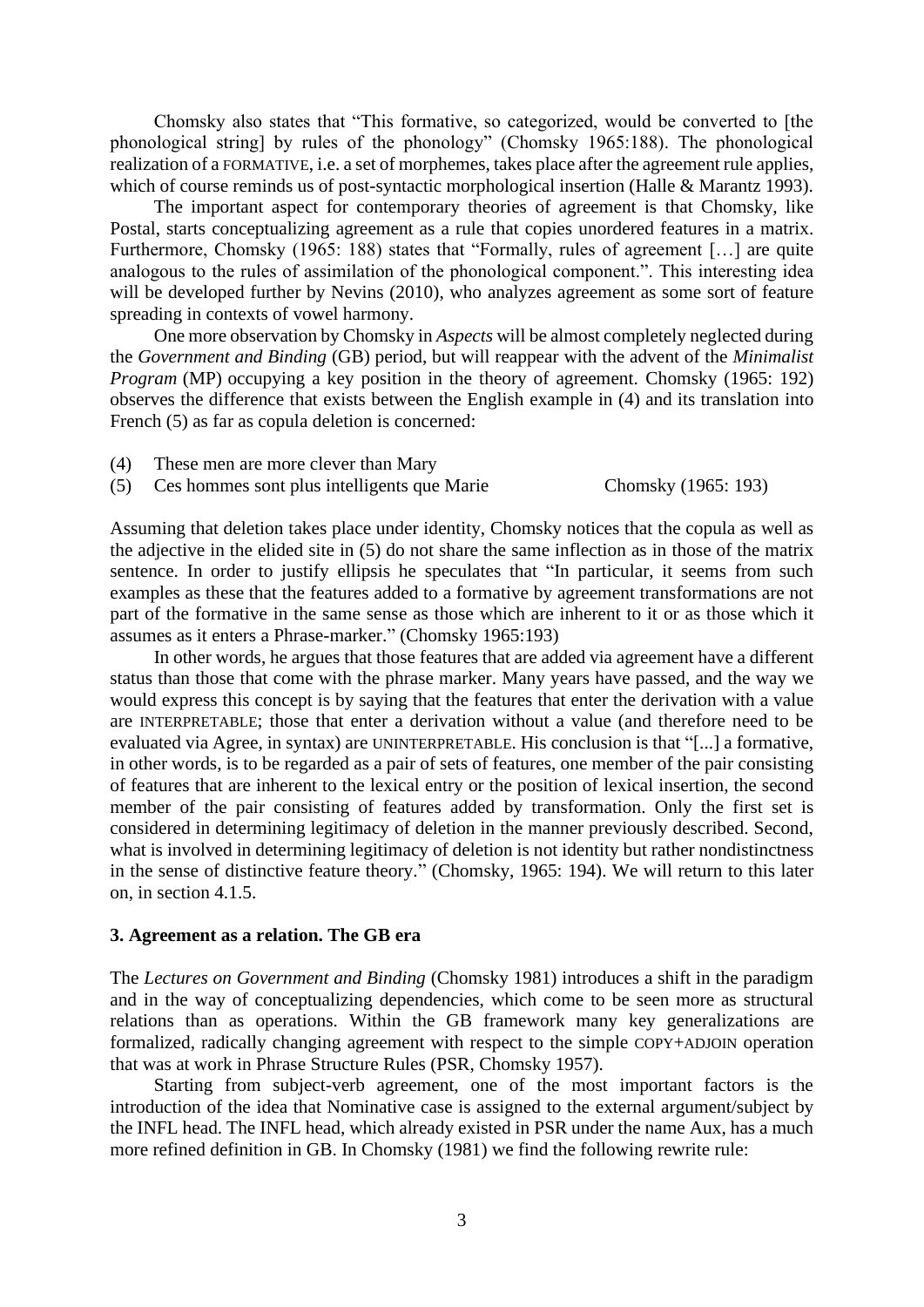### (6)  $S \rightarrow NP$  INFL VP

where INFL can have the values  $[±$  Tensel. Chomsky goes on specifying that if INFL is finite:

<span id="page-3-0"></span>(7) "it will furthermore have the features person, gender and number; call this complex AGR ("agreement"). The element AGR is basically nominal in character; we might consider it to be identical with PRO and thus to have the features [+N, -V]. If so, then we may revise the theory of government, taking AGR to be the governing element which assigns Case in INFL. Since [+N, -V] is not generally a Case-assigner, we must extend the theory of Case so that [+N, -V, + INFL] is a Case-assigner along with [-N], regarding [INFL] as basically "verbal", if we take AGR to be nominal. INFL governs the subject if it contains AGR, then assigning nominative Case by virtue of the feature [+INFL]. It now follows that the only governors are categories of the form  $X^0$  in the X-bar system (where  $X = [\pm N, \pm V]$ ). Subjects are nominative when they agree with the matrix verb – technically, with its inflection." (Chomsky 1981: 52)

The quote in [\(7\)](#page-3-0) contains the "leap forward" for the theory of subject-verb agreement. The key ingredients needed to understand it are Case, Government, and AGR. As we stated above, syntactic Case in Chomsky (1981) is a structural notion: Nominative case is for instance associated to a specific position in the syntactic structure (Spec,INFL). The subject needs to occupy that position to receive Case (we will return to the Spec-head relation later on). Case and agreement are, in this system, strictly interdependent.

## **3.1. Agreement in a Spec-Head configuration**

We saw in the previous section that Government is a key notion in GB. In particular, the part of government that is now almost completely disregarded in the MP but was crucial for many relations during GB was the Spec-head relation, under which agreement was believed to take place. The origin of this concept lies in Kayne's (1989 [2000]) work on participial agreement in French and Italian. Kayne considers the following agreement alternation:

<span id="page-3-1"></span>

| (8) | a. Paul a                       | repeint                       |            | l-es                 | chais-es    |                  |
|-----|---------------------------------|-------------------------------|------------|----------------------|-------------|------------------|
|     | Paul has                        |                               |            | painted.MSG the-F.PL | chairs-F.PL |                  |
|     | 'Paul has repainted the chairs' |                               |            |                      |             |                  |
|     | $\mathbf{b}$ .                  | *Paul a repeintes les chaises |            |                      |             |                  |
| (9) | Paul 1-es                       | a                             | repeint-es |                      |             |                  |
|     | Paul them.F.PL has              |                               |            | painted-F.PL         |             |                  |
|     | 'Paul repainted them'           |                               |            |                      |             | (Kayne 2000: 25) |

<span id="page-3-2"></span>The agreement alternation we see in [\(8\)](#page-3-1)[-\(9\)](#page-3-2) is quite straightforward: whenever the DP object is postverbal, it does not agree with the past participle. In fact, this agreement is ungrammatical, as shown in [\(8\).](#page-3-1) If the object has moved and appears somewhere before the participle, it does agree with it. Kayne concludes that there is a correlation between movement and agreement. Specifically, he proposes that agreement here stems from the movement of the object into the specifier of an AGR projection. The participle moves to this AGR head in languages like French and Italian; there, it enters a Spec-head relation with the object, resulting in agreement between the participle and the moved object.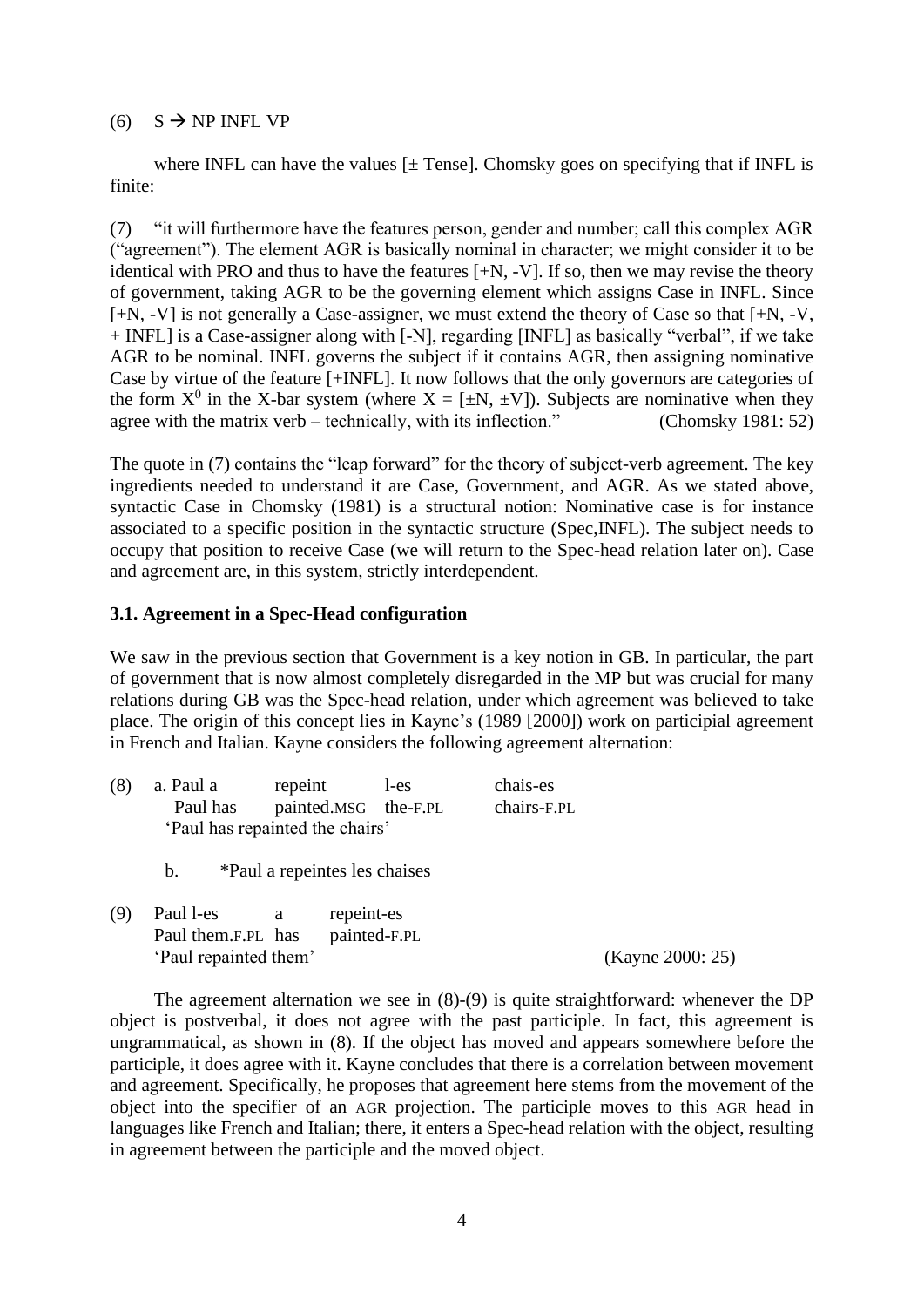Initially, Kayne only discusses the lower AGR projection, the one connected with the object. However, the idea that a specific syntactic configuration is required in order for agreement to take place was very appealing for the GB framework. Spec-head was therefore immediately extended to all kinds of agreement (including intra-DP agreement, see Koopman 1987).

<span id="page-4-0"></span>The general structure for agreement, until early Minimalism, is the following:



Agreement takes place uniquely in a Spec-head configuration. The higher AGR and the lower AGR have become  $AGR<sub>S</sub>$  (for the subject) and  $AGR<sub>O</sub>$  (for the object) respectively.

While Kayne relies on the clitic nature of the moved object to justify obligatory movement out of the VP for the object, subject movement is linked to the Extended Projection Principle, which has been formulated in many ways and in essence amounts to a requirement for Spec,IP (former INFL, later T) to be filled (Williams 1980, Chomsky 1981, Chomsky 1982, Rothstein 1983, Lasnik 2001 and many others). If Spec,IP is filled independently, and if I must be split into I proper and AGR, movement of the subject to AGR is an obligatory requirement for subject agreement. This requirement is linked to finite verb agreement with the subject, as well as to Nominative case assignment (the I head governs the NP subject).

Chomsky (1981:259) states that

(11) "the mechanism for assigning nominative Case under agreement [...] actually has two components:

- (i) AGR is coindexed with the NP it governs […]
- (ii) nominative Case is assigned to (or checked for) the NP governed by AGR"

In this approach, while Nominative is assigned under government and in a Spec-head configuration, Accusative remains assigned to the complement of the V head (still under government, but not in a Spec position). In his 1995 (Chapter 2) work, Chomsky proposes that Accusative assignment also takes place in a Spec-head configuration, hence that the object must move to Spec, Agr<sub>O</sub> in order to receive Case. This movement can take place overtly or covertly, at LF.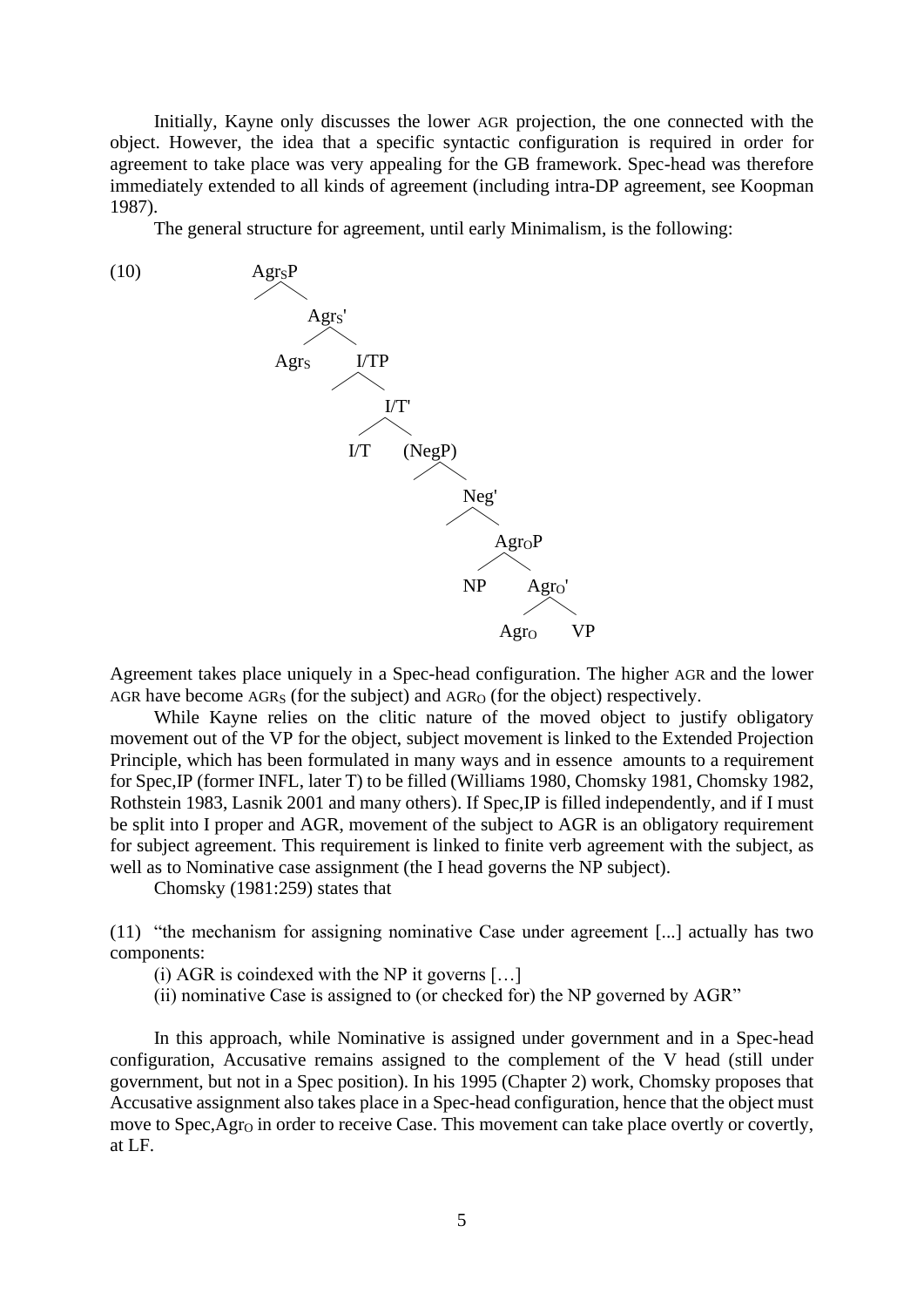#### **4. Agreement as an operation. The Minimalist Program**

The issue of argumental agreement was more or less resolved in the GB framework, but the advent of the Minimalist Program (Chomsky 1995, MP henceforth) introduced a number of complications to the idea of agreement as a Spec-head relation. Several assumptions that Spechead agreement relied on no longer held, as the MP switched from a representational system with filters and intra-syntactic modules (like D-structure and S-structure, each of which was the locus for specific syntactic or operations or filters to apply) to a simplified, heavily derivational and operation-driven system. In the MP, the two levels of syntactic representation are unified into one, and there is no such thing as a dependency relation that applies at only one level (say, theta-role assignment, or Case assignment). Everything happens at a single level, in one module, which is now called Narrow Syntax. The minimalist structure is derivational in nature, and the only "filters" are those imposed at the interface by legibility conditions.

The guiding principle for this new program, which is now almost 30 years old, is the principle of Full Interpretation (FI), whereby "a syntactic expression must be legible at the interfaces with SM and CI", where SM is the sensory-motor system (known as PF, as it was previously), and CI is the conceptual-intentional system, also known as LF.

In Chapter 4 of the *Minimalist Program*, Chomsky discusses the notions of agreement (Agr) based on the MP assumptions.

### **4.1. What we need to know about the early Minimalist Program to understand agreement**

In early MP, the structure assumed is that represented in [\(10\).](#page-4-0) In chapter 2 of the MP monograph, Chomsky (1995) adopts the AGRs and AGR<sub>O</sub> projections, endorsing Pollock and Kayne's proposals as well as Koopman's (1987), according to which Spec-head agreement is the only possible configuration for agreement, and crucially links argumental agreement to Case assignment.

In the same volume, two chapters later, Chomsky discusses the ontology of AGR in the context of the Minimalist framework. Many of the assumptions about phrase structure that were valid in Chapter 2, where the two AGR heads were adopted, are no longer valid in Chapter 4.

Chomsky starts by claiming that economy principles should carry more weight in a theory with a minimalist design. Specifically, he states: "it seems that economy principles of the kind explored in early work play a significant role in accounting for properties of language. With a proper formulation of such principles, it may be possible to move toward the minimalist design: a theory of language that takes a linguistic expression to be nothing other than a formal object that satisfies the interface conditions in the optimal way." (Chomsky 1995:157).

Agreement should also be conceived as a last-resort, economy-driven operation. This is not always straightforward, as we will see below.

Two ingredients are required to follow the development of the argument: the first is the selection of a LEXICAL ARRAY, which refers to lexical items that are selected all at once (through an operation dubbed Satisfy, which will be immediately abandoned) and then enter the syntactic derivation. The syntactic derivation will take place in the syntactic component (so no Dstructure or S-structure is needed).

The second key concept is LEGIBILITY of a syntactic derivation at the interface with PF and LF. A syntactic derivation can CONVERGE or CRASH at the interface, where convergence is determined by "independent inspection of the interface levels" (Chomsky 1995:171). Given the principles of economy driving computation, if there is more than one convergent derivation "the most economical convergent derivation" will be chosen (Chomsky 1995:201).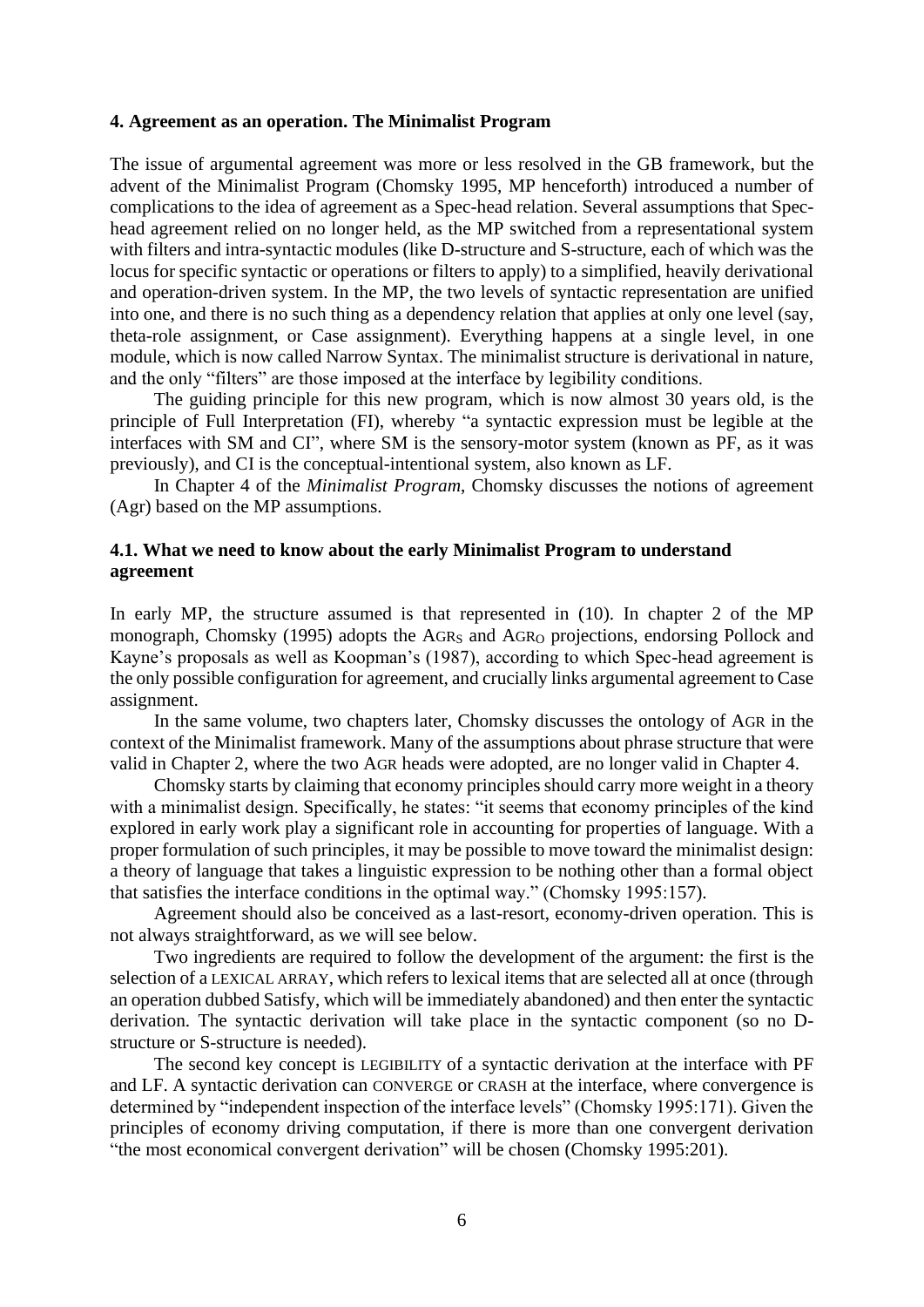Until Chapter 3, everything was being discussed in terms of full morphemes. Chapter 4 takes a huge leap forward (or perhaps back) and assumes that syntactic operations are based entirely on features. Features enter the derivation as interpretable or uninterpretable (at the interfaces). A mechanism is necessary to ensure that uninterpretable features disappear from the derivation before the interface is reached. Elimination of uninterpretable features takes place through CHECKING. Uninterpretable features are checked against interpretable ones, and are consequently eliminated from the syntactic derivation.

## *4.1.1. Merge, Move, Procrastinate*

With regard to agreement, one particular statement in Chapter 4 contains *in nuce* several concepts which will be discussed and adopted in different forms by formal linguistics in subsequent years.

There are only two possible operations in the  $C_{HL}$  (computational system of Human Language): MERGE and MOVE. Move is a Last Resort operation, as it is costly. Given a syntactic element  $\alpha$ , and a target K c-commanding  $\alpha$ ,  $\alpha$  can move only for the following reasons:

## (12) " $\alpha$  can target K only if:

a. a feature of  $\alpha$  is checked by the operation

b. a feature of either  $\alpha$  or K is checked by the operation

c. the operation is a necessary step toward some later operation in which a feature of  $\alpha$ will be checked" (Chomsky 1995: 257).

This first definition of the conditions under which movement applies is central to the subsequent debate on agreement. There are several key concepts in this definition that need to be emphasized here. The first is the question of whether or not  $\alpha$  moves together with its feature. There are at least two conceptual alternatives:

1. α, a syntactic item, moves together with the feature on α that needs checking (pied-piping) 2. the feature that needs checking moves, while  $\alpha$  stays behind (stranding).

In the beginning of Chapter 4, Chomsky selects option 1, before rejecting it later in the same chapter. The issue of detaching features from their host is not at all straightforward. The lexical morphological tradition up to GB considers morphemes as units, endowed with different sorts of features. Morphemes are listed in the lexicon with their phonological, semantic and syntactic specification. This means that they are, in principle, syntactic atoms, and that they enter the syntactic derivation as basic units. This concept was not under debate, for instance, in the *Generalized verb movement* approach (Belletti 1990), and was in fact the basic assumption of Baker's Mirror Principle (Baker, 1985).

## *4.1.2. Weak and strong features*

One of the guiding principles in early MP is Procrastinate: Move is more costly than Merge, so movement should not happen if not absolutely necessary. The movement we see is determined, according to Chomsky, by *strong* features, which require "immediate" checking and result in movement; *weak* features also exist, but they are only visible at PF (according to Chomsky 1993, see also Lasnik 1999), and later at LF (Chomsky 1995), and therefore do not require overt movement in syntax. The option selected from (10b) is that of satisfying the "needs" of K.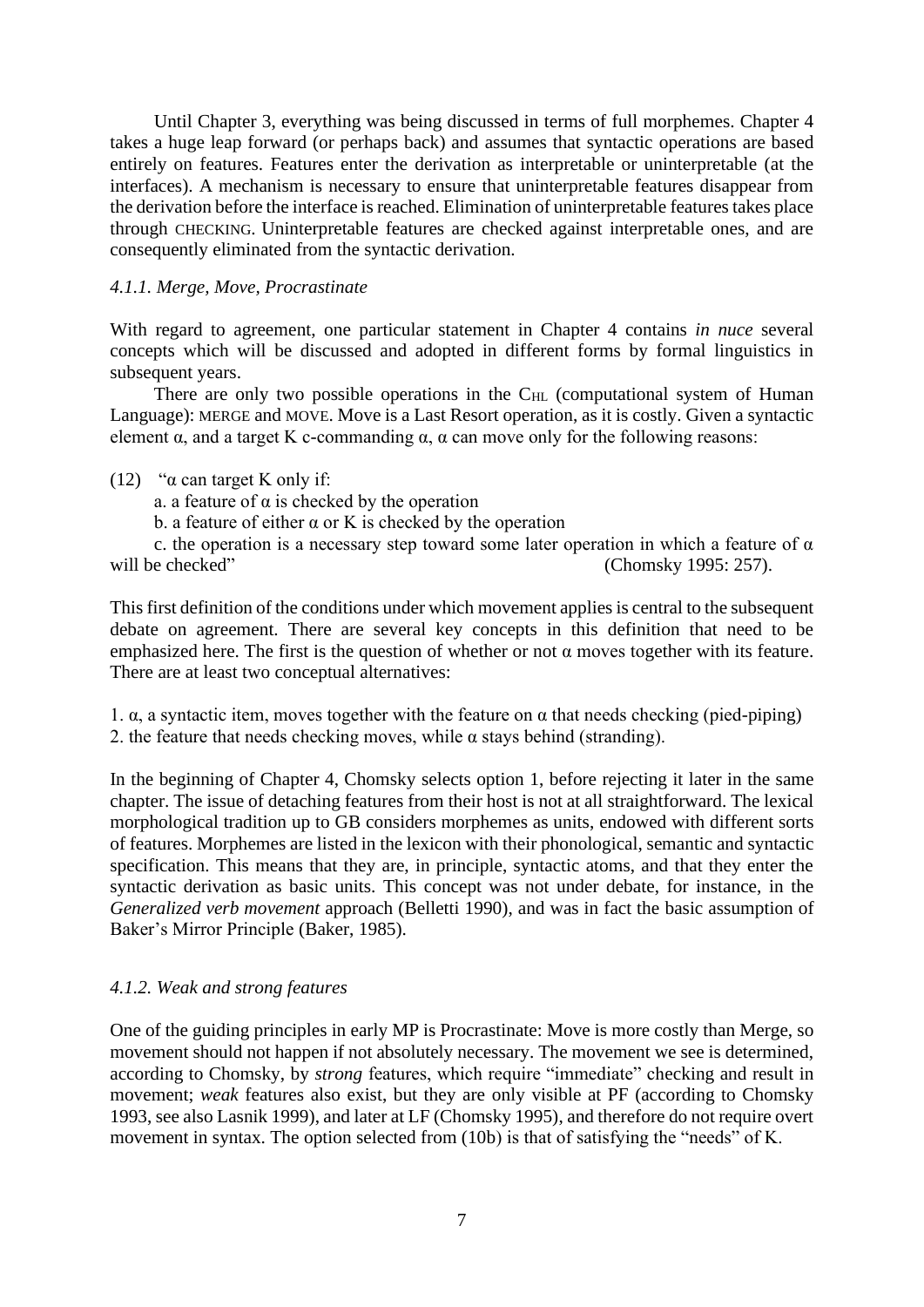#### *4.1.3. Delete and Erase*

We have been assuming that checking uninterpretable features leads to their deletion before the interface with LF and PF is reached. The derivation will otherwise crash. Now consider case marking, or verbal inflection, both of which happen via agreement. So far, we have been assuming that uninterpretable features on T are deleted before the interface is reached, so that only interpretable features are passed on to the two submodules. Yet we do see verbal inflection on the verb, which is the result of  $\varphi$ -checking against the subject. How can PF know about these inflectional features, if they are deleted at narrow syntax? We also see Case marking on pronouns in English, as a result of uninterpretable Case checking on the DP against the dedicated Case head. Furthermore, if the features on Agr are deleted, we would send an "empty", ill-formed item to LF.

There are at least a couple of solutions to the deletion problem. The first is to begin with fully inflected items in the Numeration (i.e. going back to working with morphemes, not with features).

The second solution is to draw a distinction between deleting and erasing features. DELETION is in order to allow uninterpretable features to be checked against interpretable ones. Deleted features can however stay in syntax and be Spelled-Out at PF and LF. When features must disappear from syntax they will be deleted and then ERASED (recall also Section 2.1 for a similar discussion, in distant times).

### 4.1.4. *AGR*

What about the AGR heads? With the new strong vs weak feature system, they are no longer needed, primarily because they would only consist of uninterpretable φ-features, and would hence have no semantic content. Chomsky (1995:321) states: "We have considered four functional categories: T, C, D, and Agr. The first three have Interpretable features providing "instructions" at either or both interface levels. Agr does not; it consists of -Interpretable formal features only. We therefore have fairly direct evidence from interface relations about T, C, and D, but not Agr. Unlike the other functional categories, Agr is present only for theory-internal reasons".

We can simply add a strong  $D$  feature onto  $\nu$  to obtain the Agr<sub>O</sub> effect and a strong  $D$ feature onto  $T$  to obtain the Agr<sub>s</sub> effect (i.e. to have the object and the subject overtly moving to their specifiers).

When a strong feature is present, it will trigger overt movement, as we saw. Imagine a situation in which T has a strong uninterpretable D feature, which Attracts the first available element with an interpretable D feature, namely the external argument. The external argument raises overtly to Spec,T, carrying along with it a number of other features: its interpretable φfeatures, and its uninterpretable Case feature. These features move to Spec,T with their host as FREE RIDERS. Case is hence a free rider, not what triggers movement. φ-agreement is also sometimes a free rider, in the case of a strong D feature (which is simply an EPP, a movementtriggering feature).

Observe that on this view movement and agreement begin to be independent: one can be parasitic on the other, but one does not trigger the other, as we assumed for Nominative assignment in Spec,T and for participial agreement (following Kayne's analysis). What is necessary is that there is Match of one feature between two elements, and that the feature on what we have been calling K attracts  $\alpha$  overtly: the remaining features will follow as FREE RIDERS.

As an example, take for instance subject-verb agreement in French/Italian. Recall that T in French/Italian has a strong V feature, attracting the verb. Take a sentence like [\(13\):](#page-8-0)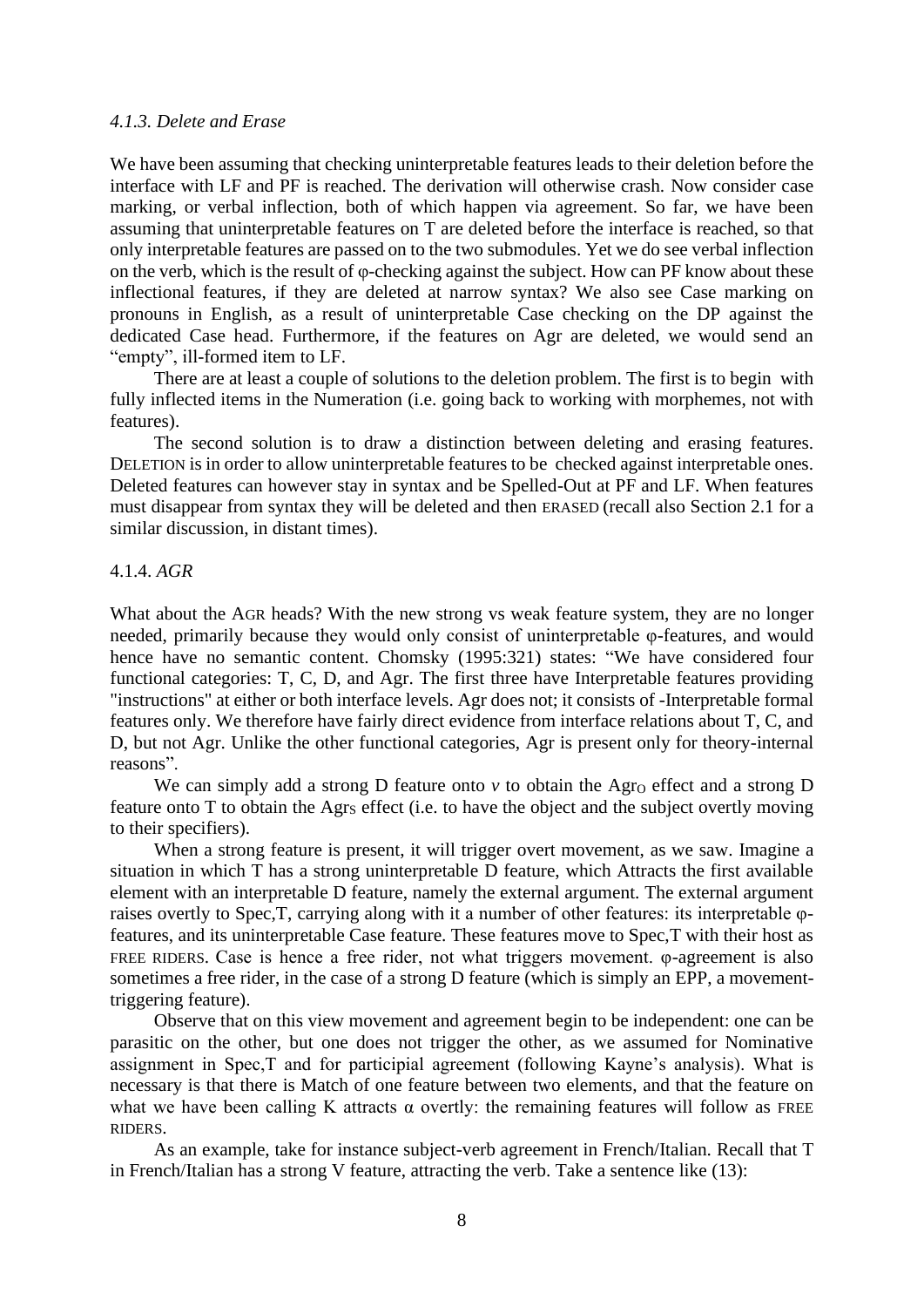<span id="page-8-0"></span>(13) Tu dorm-i You.2sG.NOM sleep-2SG 'You sleep'

*Tu* is first-merged with the *v*P (as a specifier)*,* where it receives its external θ-role. *Dormi*, being a verb, bears an interpretable V-feature. T enters the derivation with the following feature set:

- an uninterpretable V feature
- an uninterpretable D feature
- uninterpretable φ-features (person, number)
- interpretable Case (Nominative)
- tense/aspect/mood features

T is what we have so far called the target, K. The uninterpretable V-feature on T needs to be checked. The operation Move takes the verb in V (what we so far have called  $\alpha$ ) and Moves it to T (V-to-T movement). The verb checks the uninterpretable V-feature on T. This feature gets deleted (but possibly not erased).

The uninterpretable D-feature on T also needs checking; it is a strong feature, so the subject is attracted by it to Spec, T. Move takes  $\alpha$  (the subject) and moves it to Spec, T. At this point the whole DP subject has moved, pied-piping unvalued features. What happens to them?

- Uninterpretable ([u] henceforth) Case ([u]Case) on the subject is checked against [i]Case=Nominative on T as a free rider and deleted.
- [u]<sub> $\phi$ </sub> [u] on T are checked against [i] o on the subject as free riders

Agreement now consists in the checking of interpretable features against uninterpretable ones. It does not drive computation.

## *4.1.5. Match and Agree*

As we have seen, feature checking is assumed to initially involve pied-piping of the feature host. In principle, however, it is not inconceivable that a feature could be moved, leaving its host stranded. The two positions can be reconciled by assuming that *strong* features trigger pied-piping, while *weak* features do not. If a feature can participate in checking on its own, and if movement of the entire host is not necessary, why could there not be a system in which checking takes place "at a distance"?

In *Minimalist Inquiries* (MI, 1998/2000) Chomsky takes the extra step of finally dissociating agreement from movement formally as well, through the formulation of Agree. When listing imperfections, Chomsky wonders whether agreement and movement are really needed in the system, and whether one should be reduced to the other. The need for a strong feature to be checked is reinterpreted as the need for an uninterpretable feature to be made interpretable. Interpretability is not an absolute property: a feature can be interpretable on nouns but not on verbs. Agreement features are of exactly this type: they are uninterpretable on T but interpretable on DPs. Take for example number: number is interpretable on nouns (plural on a noun indicates a plurality of the items designated by that noun) but uninterpretable on T/verb (plural on a verb does not denote a plurality of events, but only that the verb has agreed with a plural noun phrase); while Chomsky claims that agreement and movement can and optimally should be reduced into one, he keeps the features responsible for the two operations (namely φ-features and EPP, which is now a movement-triggering feature) separate.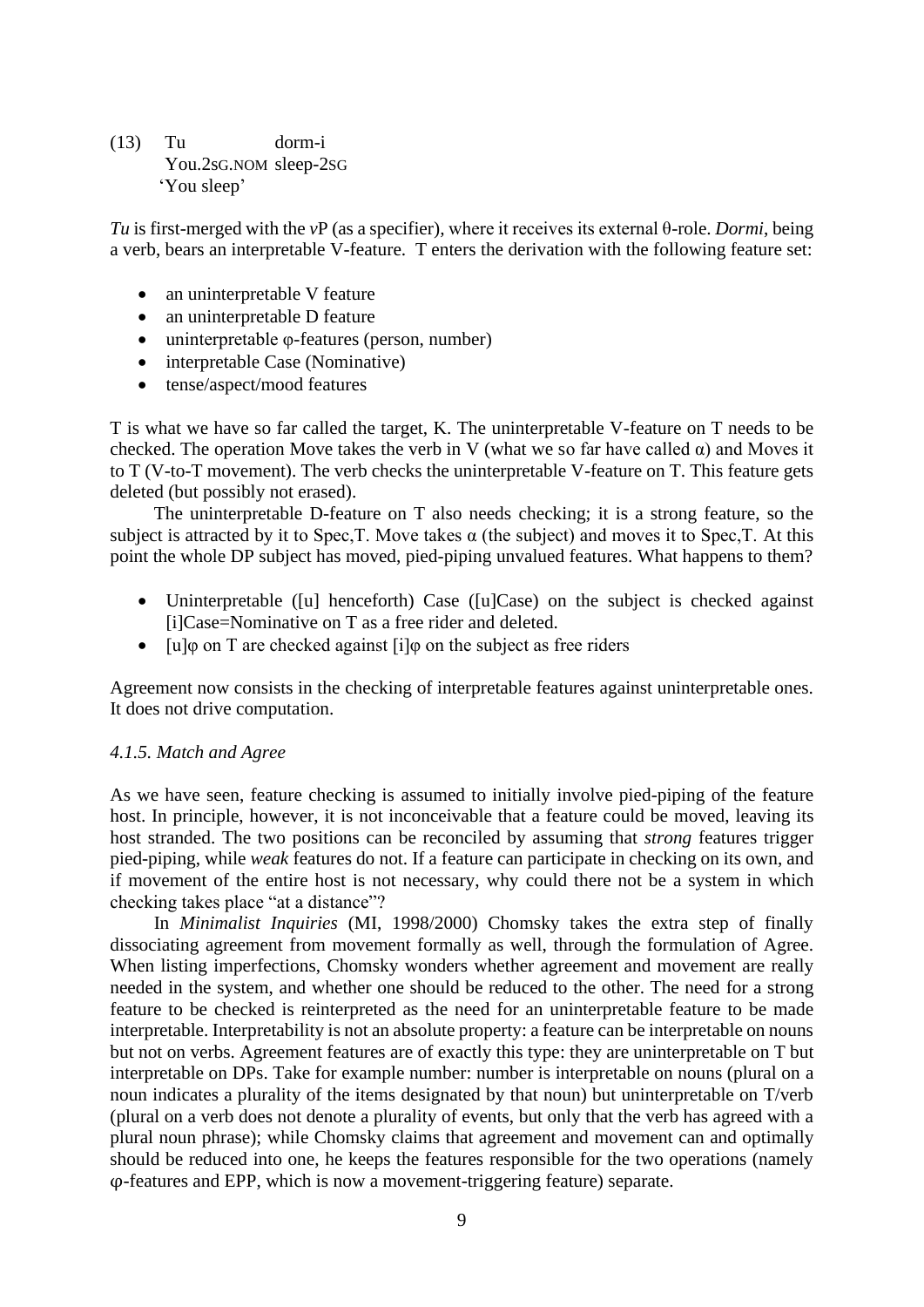Uninterpretable features must be eliminated for the derivation to be able to converge at LF; however, they can remain legible at PF. In order to eliminate uninterpretable features from narrow syntax, the operation Agree piggy-backs on Match, which is defined as follows:

(14) "Matching is a relation that holds of a probe P and a goal G. Not every matching pair induces Agree. To do so, G must (at least) be in the domain D(P) of P and satisfy locality conditions. The simplest assumptions for the probe-goal system are shown in (40).

(40) a. Matching is feature identity.

b. D(P) is the sister of P.

c. Locality reduces to "closest c-command"." Chomsky (2000:122)

The Core Functional Categories (CFC: C, T, *v*) are thus introduced into the syntax with a set of uninterpretable φ-features (the nominal features [gender], [number], [person]) which must be deleted.

Agree takes place between a Probe, with uninterpretable features, and a Goal, with interpretable features (very much like Attract). Unlike Attract, Agree does not require movement, and features can be checked long-distance. In MI, Chomsky introduces a new concept of uninterpretability, which is linked to the absence of a value: if a feature is not specified, or UNVALUED, it will not be readable at the interface, and the derivation will crash.

Uninterpretable φ-features enter the derivation unvalued, and they need to get valued before the interface is reached (recall once again that this is not a new idea, cf. Section 2.1). They must be *valued* in narrow syntax. Uninterpretability corresponds to being unvalued, for a feature, and interpretability to being valued. As stated above, interpretability (i.e. being valued) is not an absolute characteristic of a feature, but is dependent on which element hosts the features: φ-features are interpretable on nouns, but uninterpretable on verbs. More specifically, φ-features are interpretable on DPs, but uninterpretable on CFCs.

In *Derivation by Phase* (DbP), Chomsky (2001) keeps the operation Agree in the same form, while slightly changing the Matching from "feature identity" to "non-distinctness", i.e. feature identity independently of value (cf., once again, Section 2.1). In substance, φ-Agree consists in dimension Matching under c-command with subsequent *copy* of the feature values. This COPYing of values is not very different from the system proposed by Postal (1966); terminological differences aside, the former idea of agreement as copying material from one element to another has returned, after a parenthesis in which agreement was a by-product of a specific syntactic configuration. The only substantial difference between Agree and Postal's system lies in the fact that Agree, taking place between a Probe bearing uninterpretable features and a Goal bearing interpretable ones, must take place under a c-command relation.

What has reappeared from the earlier accounts, after many years of absence, is the idea that features have different values, and that these values can be copied from one item to another. In a sense, we are back to the Postal models of agreement also because movement is no longer required for agreement to take place. All that is necessary for Agree to take place is now a (closest) c-command relation between Probe and Goal.

Furthermore, the concept of Q morphemes, as introduced by Halle & Marantz (1993), has brought back the idea that features, not lexical items are key to how syntax works. Features are probes, they are active or inactive, they drive computation. The wave of lexicalist vs " abstract" feature-driven computation seems to have been resolved in favor of features.

Now that the gist of the operation Agree is in place, let us look at it in more detail. Agree is a syntactic operation that takes place between two syntactic elements, usually a head and a phrase. It is not an external, extrinsic operation as Move was conceived: Move was the operation that took an element and displaced it. Agree is an operation that takes place between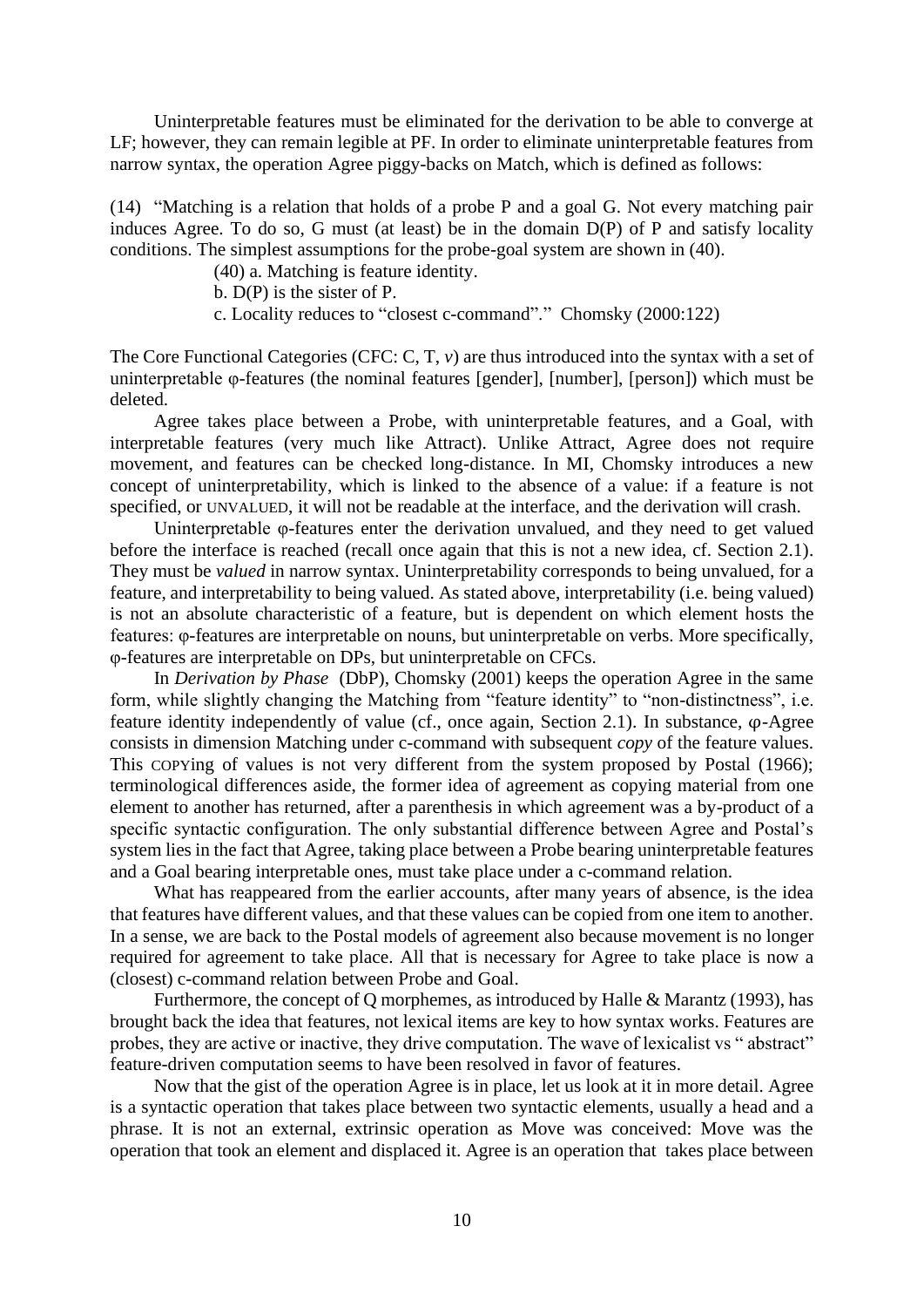a Probe and a Goal. It does not "operate on" anything: it happens to syntactic components. This is a further step towards a no-look ahead model for syntactic computation.

The fact that syntactic "blindness" has become more central is underlined by Chomsky's remark regarding the switch from Attract to Agree: "Reinterpretation of Attract in terms of Agree eliminates the need to introduce 'checking domains'. That is a step forward. the notion is complex, and furthermore unnatural in minimalist terms: feature checking should involve features, nothing more, and there is no simpler relation than identity. More importantly, the notion is irrelevant for the core cases: elements merge in checking domains for reasons independent of feature checking; and feature checking takes place without dislocation to a checking domain". (Chomsky 2000: 126)

In order for a Goal to be visible for Agree, it must be *active*, i.e. some of its features must be unvalued. Both in *MI* and in *DbP* the "visibility" feature is considered to be case.

### **5. The locus and timing of Agree**

So far, we have briefly introduced the concepts that led to the formulation of the operation Agree. However, this conceptualization of syntactic agreement is far from being universally shared. A number of issues have come to light since the 2000 formulation. Debates are still ongoing on whether Agree is actually a narrow-syntactic operation or if it takes place at PF instead; if Agree precedes movement or follows it. A parallel discussion has revolved around the direction of Agree: keeping intact the idea of feature valuation (or even checking) and the c-command requirement, some scholars have argued that Agree actually takes place in the opposite direction, or both upwards and downwards.

In what follows I present a short overview of the main issues, and the first papers that raised them. The overview is not complete, and is intended only as a presentation of the issues, not necessarily of all the solutions proposed, which would each require a separate chapter.

Section 4.1 will be devoted to the issue around the module in which Agree or agreement takes place, and whether it is a narrow-syntactic or a PF operation. This section complements Preminger's vignette (this volume). Section 4.2 will discuss the timing of Agree, and in particular its timing with respect to movement. Finally, section 4.3 will introduce the issue of the directionality of Agree.

### **5.1 Agreement as a PF operation**

So far, we have been working under the assumption that agreement happens in the syntax (see also Preminger (this volume)). There is, however, another possibility, namely that agreement is not a syntactic operation, but could take place in another module of grammar. This is the position put forward by Bobaljik (2008), according to whom agreement is necessarily postsyntactic. More specifically, agreement takes place at PF, in its Morphological subcomponent. Agreement in fact accesses the output of operations that are invariably defined as post-syntactic, such as morphological case assignment. It cannot therefore take place at narrow syntax.

The first distinction to be made is between abstract case or grammatical function on the one hand and morphological case on the other. According to Bobaljik it is only morphological (m-) case that is accessed by agreement. Taking ergative languages as a case study, Bobaljik proposes a reformulation of Moravcsik's grammatical function hierarchy in terms of case implication. The generalization regarding case in ergative languages is as follows:

| (15) a. no agreement (Dyirbal, Lezgian) | e. $*$ ERG only        |
|-----------------------------------------|------------------------|
| b. ABS only (Tsez, Hindi)               | f. $*$ ERG DAT, no ABS |
| c. ABS ERG (Eskimo-Inuit, Mayan)        | g. * $DATA$ only       |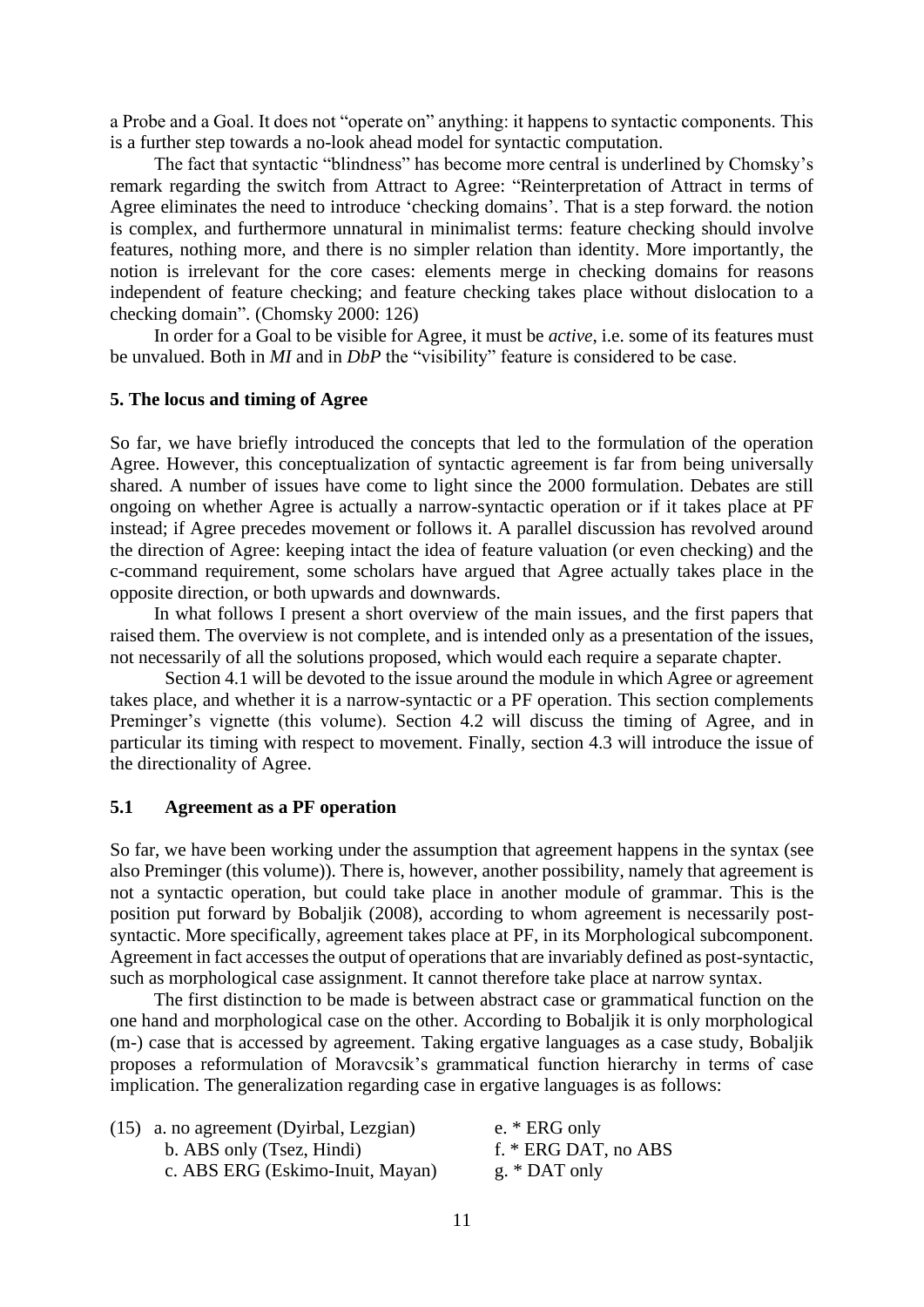d. ABS ERG DAT (Basque, Abkhaz) h. (\*ABS DAT, w/o ERG)

This means that if a language marks only one case, it will be absolutive. If it marks two, they will be ergative and absolutive. More specifically, if a language has ergative marking, it will also have absolutive marking. The implicational hierarchy is as follows:

(16) Absolutive > Ergative > Dative

which resembles the nominative/accusative hierarchy:

(17) Nominative  $>$  Accusative  $>$  Dative

According to Marantz (1991), Accusative and Dative are dependent and lexical cases, respectively. This means that the two hierarchies can be subsumed into a unique hierarchy, which is presented in (18):

(18) Unmarked Case > Dependent Case> Lexical/Oblique Case

What determines agreement is usually the most accessible element, which Bobaljik defines as the highest accessible NP in the Infl+V domain. In most cases, the computation of the highest accessible argument returns only one element, which will be the agreement controller. There are also exceptions to this general rule, however, which help us to identify the locus of agreement.

In Hindi/Urdu, the agreement controller is the highest caseless (i.e. unmarked) NP in the verbal domain. Ergative markers appear in this language on the external argument of transitive verbs only in the perfective. Dative is used to mark goals or experiencers, and the remaining arguments of the verb are usually caseless. Case is assigned in Hindi/Urdu according to the following scheme (from Bobaljik 2008: 308):

| $(19)$ Perfective:        | a. SUBJ-ne $OBJ-Ø$ |         | v |         |
|---------------------------|--------------------|---------|---|---------|
|                           | b. SUBJ-ne OBJ-ko  |         | v | default |
|                           |                    |         |   |         |
| Imperfective: c. $SUBJ-Q$ |                    | OBJ-Ø   |   |         |
|                           | d. $SUBJ-Q$ OBJ-ko |         | v |         |
|                           | Psych: e. SUBJ-ko  | $OBJ-Ø$ |   |         |

A sentence like (20), for instance, illustrates the pattern in (19a):

| (20) | Hindi, Bobaljik (2008: 309) |                      |            |           |
|------|-----------------------------|----------------------|------------|-----------|
|      | raam-ne                     | rotii                | khaayii    | thii      |
|      | Ram.M-ERG                   | bread. $F-\emptyset$ | eat.F.PERF | be.F.PAST |
|      | 'Ram had eaten bread.'      |                      |            |           |

In this sentence, the subject is marked as ergative. If agreement were determined on the basis of the grammatical function, we would expect the verb to show gender agreement with the ergative subject. Agreement is instead controlled by the unmarked element, i.e. the object in this case. Bobaljik concludes that it is hence the unmarked case that determines agreement, not the highest grammatical function. Observe the case in which there are two unmarked items, as in the following sentence: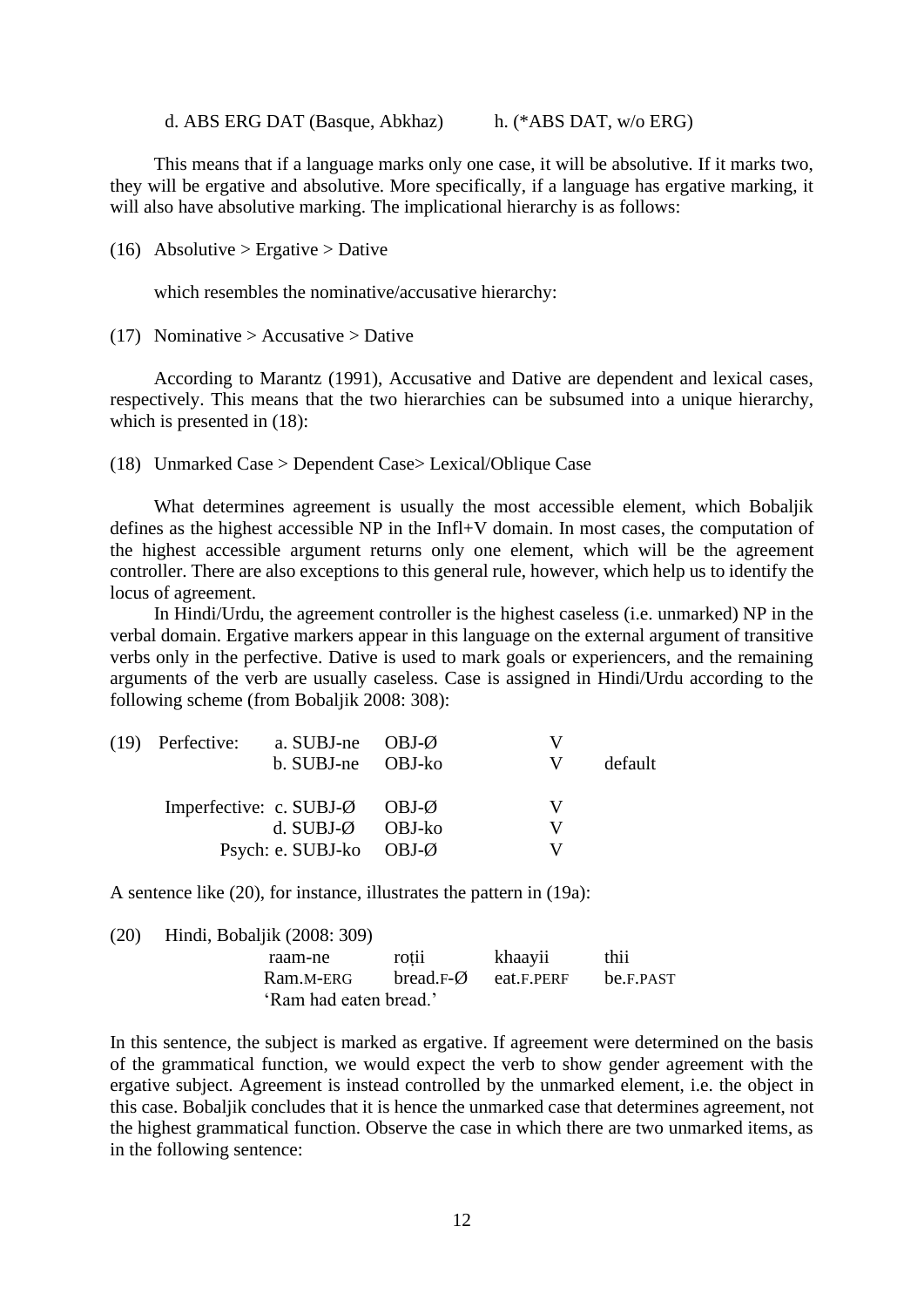| (21) Hindi, Bobaljik (2008: 309) |                                    |         |           |  |  |
|----------------------------------|------------------------------------|---------|-----------|--|--|
| siitaa                           | kelaa                              | khaatii | thii.     |  |  |
| Sita.F-Ø                         | banana.M- $\emptyset$ eat.F.IMPERF |         | be.F.PAST |  |  |
| 'Sita (habitually) ate bananas.' |                                    |         |           |  |  |

In (21) it is the highest argument with unmarked case that controls agreement (the subject in this example).

To provide further evidence for the fact that agreement is determined by the highest accessible element in the m-case hierarchy in (18), Bobaljik also examines agreement in Nepali. This language is described as having grammatical function-driven agreement by Bickel & Yādava (2000), on the basis of the fact that usually the nominative agrees if it is the subject. Bobaljik interprets Nepali data by arguing that the first two layers of the hierarchy are accessible for agreement, and that in fact it would be expected to have agreement with nominative objects if they were more prominent. The fact that it is usually the subject that seems to drive agreement is purely accidental, and is due to the fact that nominative subjects are usually the highest accessible m-case marked NPs in Nepali. In other words: it is nominative (i.e. morphological case) that determines agreement, and not the grammatical function of the NP. The following sentence is used as evidence by Bobaljik for the fact that it is also m-case that controls agreement in Nepali:

(22) Nepali, Bickel & Yādava (2000:348) in Bobaljik (2008: 311) malāī timī man par-ch-au. (\*parch-u) 1SG.DAT 2M.HON.NOM liking occur-NPST-2M.HON occur-1SG.HON 'I like you.'

Here, a nominative object, not a dative subject, controls agreement. Agreement thus builds on the output of morphological case assignment. Assuming post-syntactic morphological insertion, it is shown that agreement cannot take place before morphological insertion, which takes place at PF. Hence, agreement cannot take place at narrow syntax.

Several counterarguments to this analysis have been proposed, most notably by Preminger (2014, this volume), who shows that morphological agreement actually feeds some syntactic operations and cannot therefore take place outside syntax. Other proposals have been put forward stating that agreement takes place partially in syntax, most notably Benmamoun, Bhatia & Polinsky (2009). See Preminger (this volume) for an overview.

### **5.2 The timing of syntactic operations**

If agreement takes place under closest c-command, as Agree does, than locality problems may arise. Just like for Relativized Minimality effects for movement of constituents (Rizzi 1990), agreement selects the closest matching element to the probe. This also means that if there are two potential goals for a probe, the closest will be the first one to Agree, and if silent it will in any case "intervene". This concept is formalized in Chomsky (2000, MI), and named *defective intervention*. Defective intervention obtains in the following configuration:

(23)  $\alpha > \beta > \gamma$  (where  $> \alpha = c$ -command) (Chomsky 2000:123)

where  $\alpha$  is the probe and  $\beta$  and  $\gamma$  are potential goals. The operation Agree (as well as Move) can only take place if a goal is active, which means that it has uninterpretable features. Now, if β is inactive, it will still intervene and block agreement between α and γ. Intervention takes place under feature identity, not under value identity. Feature deletion after Agree takes place in one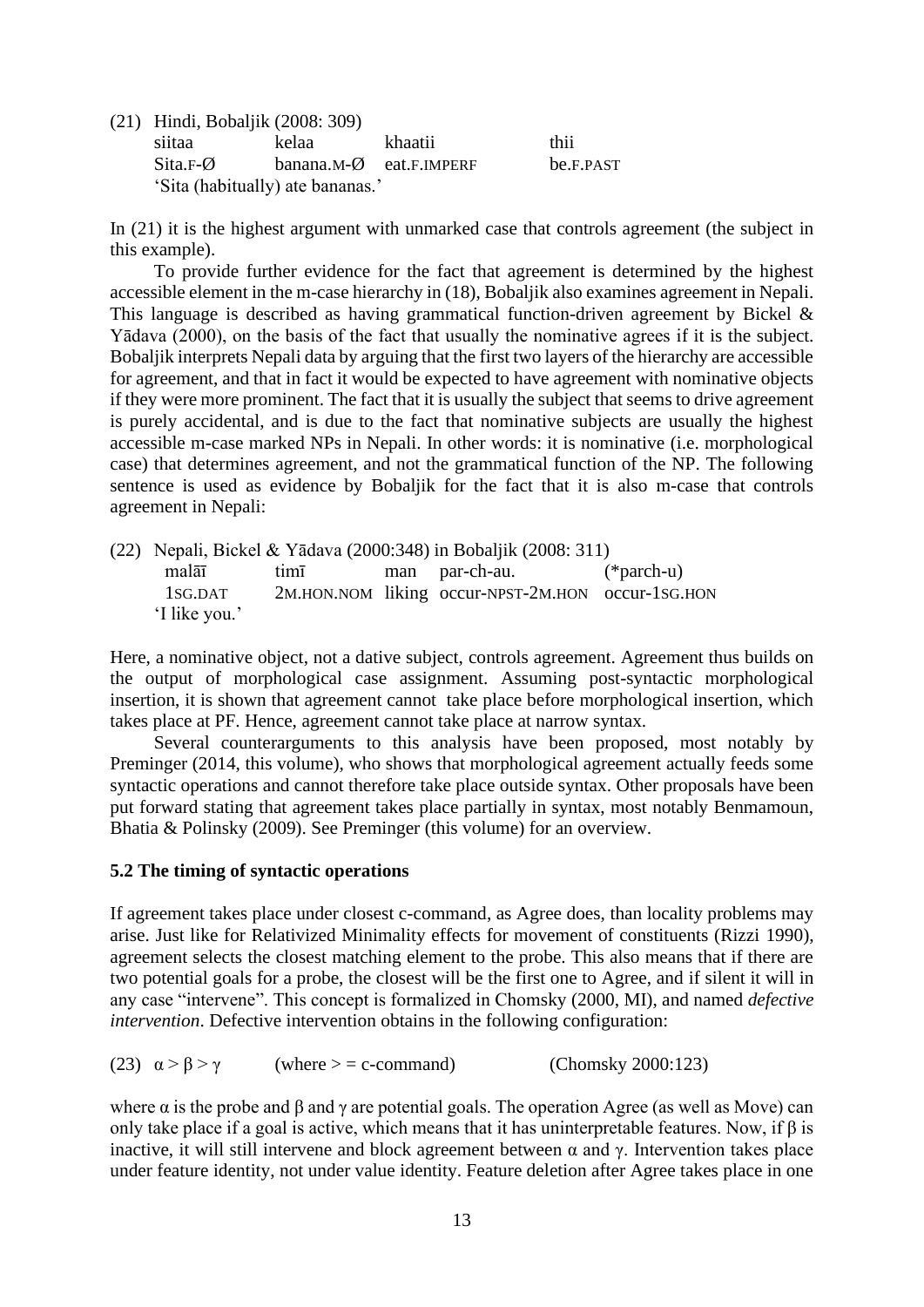fell swoop, and features cannot be checked one-by-one. According to Chomsky, there cannot therefore be multiple agreement of one probe with many goals. This view is not shared by most analyses of agreement, starting from Ura (1996), who proposes a Multiple Agree analysis for Japanese. We will not discuss Multiple Agree models in this chapter.

The intervention effect and the requirement for c-command for Agree to take place are two powerful tools that have been exploited over the years to draw conclusions about the order of operations, the point of Spell-out, and the first-merge position of elements.

### *5.2.1 Agreement before movement*

One of the first analyses to exploit the idea of intervention in agreement to establish the precedence of one syntactic operation with respect to another was Boeckx & Niinuma's (2004) analysis of honorifics in Japanese. Japanese is known to feature a complex system of honorifics, which appear as verbal suffixes. What is of interest for us here is object marking. Boeckx & Niinuma examine the dative intervention effect in object honorification agreement in Japanese. The verb in Japanese displays an object honorific agreement in transitive clauses, and an indirect object honorific agreement in ditransitive clauses, as in (24) and (25).

| (24) | Taro-ga                    | Tanaka sensei-o                          | o-tasuke-si-ta |                             |
|------|----------------------------|------------------------------------------|----------------|-----------------------------|
|      | Taro-NOM                   | Prof. Tanaka-ACC                         | help-OH-PAST   |                             |
|      | 'Taro helped Prof. Tanaka' |                                          |                |                             |
| (25) |                            | Hanako-ga Tanaka sensei-ni               | Mary-o         | go-syookai-si-ta            |
|      |                            | Hanako-NOM Prof. Tanaka-DAT              | Mary-ACC       | introduce-OH-PAST           |
|      |                            | 'Hanako introduced Mary to Prof. Tanaka' |                |                             |
|      |                            |                                          |                | (Boeckx & Niinuma 2004:456) |

If the honorific suffix refers instead to a direct object in ditransitive constructions, while the indirect object is not marked for honorifics, the sentence is ungrammatical, as illustrated in (26).

| $(26)$ *Hanako-ga                                            | Mary-ni | Tanaka sensei-o  | go-syookai-si-ta  |  |  |  |  |
|--------------------------------------------------------------|---------|------------------|-------------------|--|--|--|--|
| Hanako-NOM Mary-DAT                                          |         | Prof. Tanaka-ACC | introduce-OH-PAST |  |  |  |  |
| (intended reading: 'Hanako introduced Prof. Tanaka to Mary') |         |                  |                   |  |  |  |  |

This ungrammaticality can be formulated in agreement terms by saying that honorific agreement between the verb and the object is blocked in the presence of an intervening dative. The dative NP, despite being unable to take case, acts as a defective intervener blocking Agree between the verb and the object. The indirect object is in fact in a closer c-command relation with the verb (the probe, in this case) than the object. Using the notation adopted in (23), the dative *Mary-ni* is the β element, and the accusative Tanaka *sensei-o* is γ. β is a defective intervener between  $\alpha$  and  $\gamma$ : it cannot trigger honorific agreement, but it still prevents it from taking place between the verb and the object. Observe that this analysis only holds on the assumption that the indirect object is c-commanded by  $\nu$  in Japanese, and that it c-commands the direct object. This order must be fixed, or the defective intervention effect might be prevented in some cases, contrary to fact. The Japanese data also offer insights regarding the time at which Agree takes place. If Agree took place after movement (or scrambling), we would not be able to have object honorific agreement in Japanese with scrambled objects, contrary to fact.

Japanese displays quite a straightforward case of defective intervention, which is determined by an intervening NP that is not endowed with the relevant honorific feature. A similar, and perhaps better known, case, is dative intervention in quirky subject constructions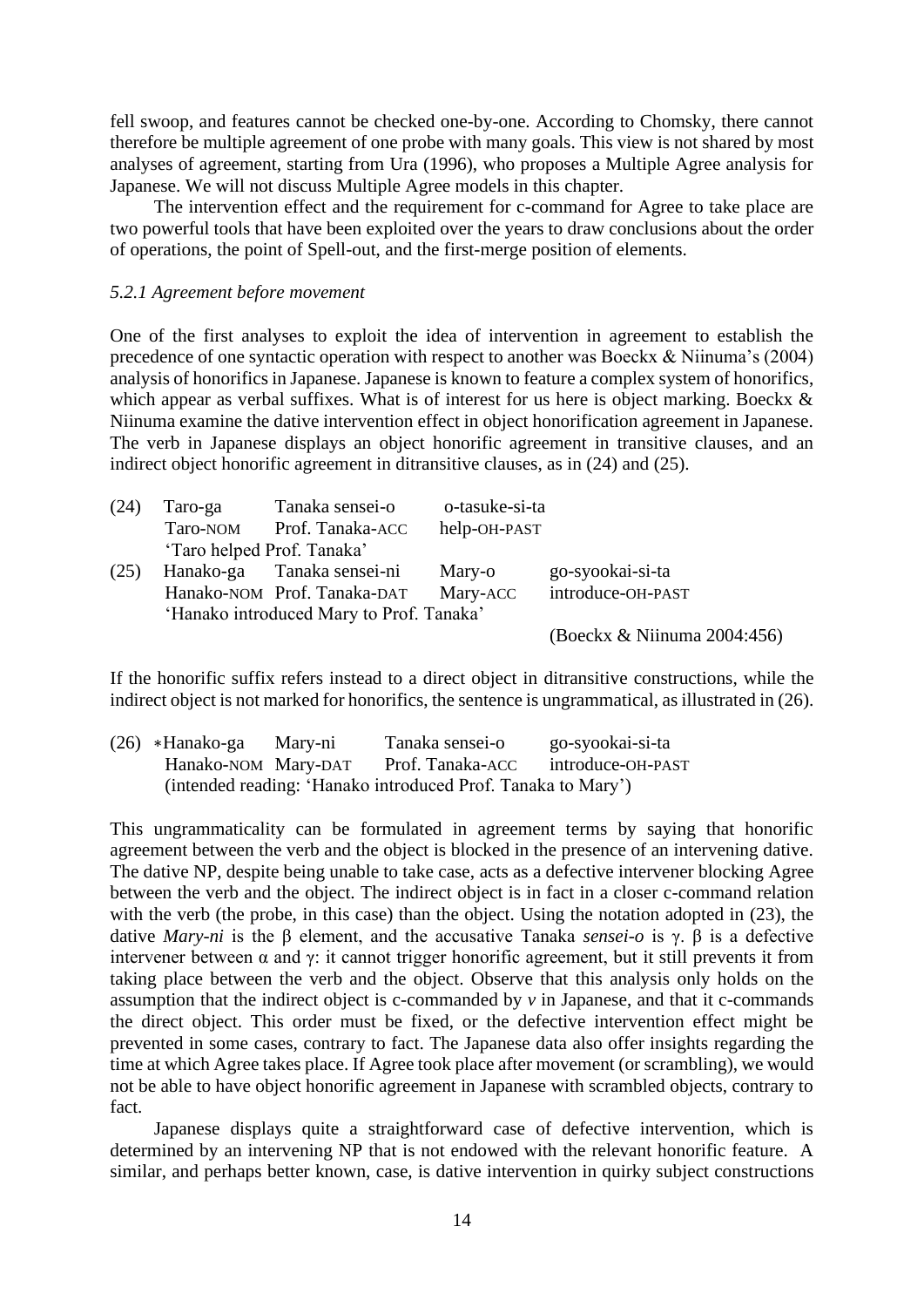in Icelandic, where a dative intervener, which does not have an active, uninterpretable case feature, intervenes in long-distance assignment of Nominative case to the internal argument.

### *5.2.2. Wh- agreement in Chamorro*

In Chamorro, morphological agreement reflects syntactic agreement between T and a moved *wh-*element (Chung 1994, 2013). An example of this sort of agreement is in (27):

| (27) | a. Hayi               | fuma'gasi $t$                                                     | kareta?            |            |                  |
|------|-----------------------|-------------------------------------------------------------------|--------------------|------------|------------------|
|      | who?                  | Wh-NOM.wash                                                       | the                | car        |                  |
|      | 'Who washed the car?' |                                                                   |                    |            |                  |
|      | b. Hafa<br>what?      | fina' gase-nña si<br>wh-OBJ.wash-3.SG<br>'What did Antonio wash?' | Antonio<br>Antonio | $t$ ?      |                  |
|      |                       |                                                                   |                    |            |                  |
|      | c. Hafa               | fa'gase-nña                                                       | si Antonio         | ni         | kareta t?        |
|      | what?                 | wh-OBL-wash-3.SG                                                  | Antonio            | <b>OBL</b> | car              |
|      |                       | 'What did Antonio wash the car with?'                             |                    |            | (Chung 2013:258) |

These data do not clearly indicate whether T has agreed with the *wh*- before or after movement. However, Chung draws on another set of data on long distance dependencies, showing that T agrees with the *wh* when this is still *in situ.* In embedded *wh*- sentences, for instance, the only verb agreeing with the moved *wh-* is the lower one:

|  | $(28)$ Hafa ha-sangan<br>what $3.SG.TR.RL-say$<br>'What did Juan say we would tie the goat with?' |  | si Juan pära godde-tta ni<br>Juan FUT wh-OBL.tie-1.PL | chiba $t$ ?<br>OBL | goat        |  |
|--|---------------------------------------------------------------------------------------------------|--|-------------------------------------------------------|--------------------|-------------|--|
|  | $(29)$ * Hafa sangan- <b>ña</b> si Juan pära godde-tta                                            |  |                                                       | $n_{1}$            | chiba $t$ ? |  |

The verb in the embedded T agrees with the oblique *wh-*phrase, while the higher one does not. If agreement took place after movement, we would expect the reverse situation, or at least multiple agreement of the oblique *wh-* phrase with both the root T and the embedded T. *Wh*agreement in Chamorro thus takes place before (long) movement.

what? Wh.OBL.say-3.sG Juan FUT wh-OBL.tie-1.PL OBL goat

### *5.2.3. Agreement both before and after movement*

The Icelandic facts are rather well known: in Icelandic, some raising verb constructions may take an optional dative experiencer, which can stay in its first-merge position, within the VP (according to Holmberg & Hróarsdóttir 2004), or alternatively raise to the canonical Spec,T subject position. Nominative is assigned to the DP in the dependent clause by the matrix T, unless the dative experiencer DP intervenes between T and the subject DP. If the dative is moved, it may or it may not intervene.

An example of this is in the following sentences:

| (30) | Mér                                        | virðast | [hestarnir] |    | vera seinir |  |  |  |
|------|--------------------------------------------|---------|-------------|----|-------------|--|--|--|
|      | me-DAT                                     | seem-PL | horses-NOM  | be | slow        |  |  |  |
|      | 'It seems to me that the horses are slow.' |         |             |    |             |  |  |  |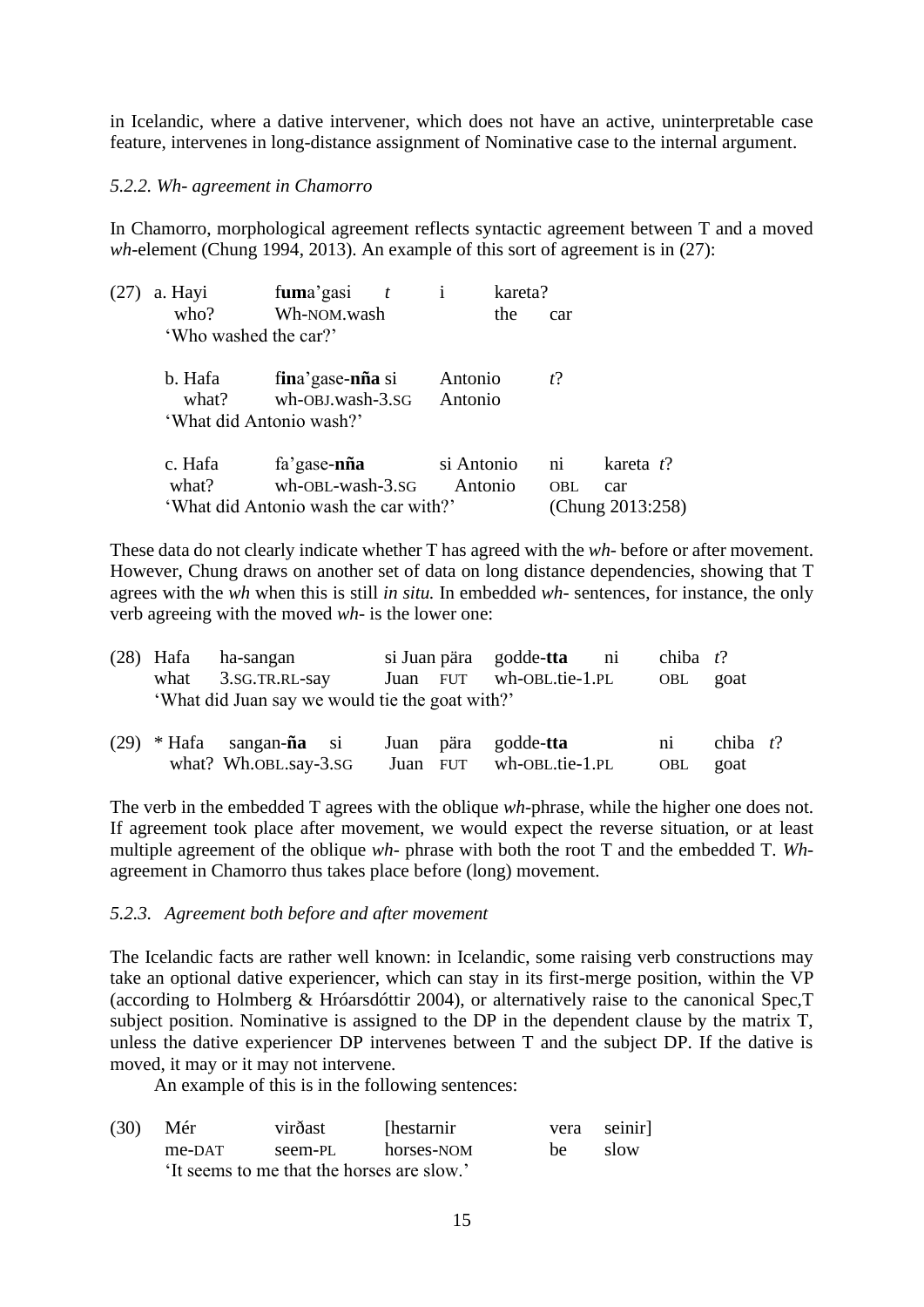$(31)$  Það virðist/\*virðast einhverjum manni [hestarnir vera seinir] EXPL seems/seem some man.DAT the.horses.NOM be slow 'It seems to some man that the horses are slow.'

(Holmberg & Hróarsdóttir 2004: 998)

Observe that the dative cannot value the unvalued features on T. This is shown by the fact that even if the dative DP is the only DP present in the clause, the verb will not show agreement with it. In (29), for instance, there is no plural agreement between the verb and the plural dative DP, and the verb shows a 3rd singular default inflection:

| (32) | Strákunum              | leiddist/*leiddust            |                     |
|------|------------------------|-------------------------------|---------------------|
|      | boys.PL.DAT            | bored.3s $G$ <sup>*</sup> 3PL |                     |
|      | 'The boys were bored.' |                               | (Sigurðsson 1996:1) |

Despite the fact that the dative cannot value T's φ-features, nor can it get Nominative from T, it acts as an intervener in long-distance agreement, as we see in (31).

Take now a transitive expletive construction like the one in (33). Agreement between T and the Nominative object is blocked by an intervening singular dative experiencer (as shown in 34).

| (33) | a. | Manninum                      | virdðist hestarnir              |         | vera       | seinir           |      |          |
|------|----|-------------------------------|---------------------------------|---------|------------|------------------|------|----------|
|      |    | man.DAT                       | seem.SG horses.PL.NOM           |         | be         | slow.NOM         |      |          |
|      | b. | <b>Manninum</b>               | virdðast hestarnir              |         | vera       | seinir           |      |          |
|      |    | man.DAT                       | seem. PL horses. PL. NOM        |         | be         | slow.NOM         |      |          |
|      |    |                               | 'The man finds the horses slow' |         |            |                  |      |          |
| (34) | a. | það virðist einhverjum        |                                 | manni   | hestarnir  |                  | vera | seinir   |
|      |    | EXPL seem.SG some             |                                 | man.DAT |            | horses.PL.NOM be |      | slow.NOM |
|      | b. | *bað                          | virðast einhverjum              | manni   | hestarnir  |                  | vera | seinir   |
|      |    | <b>EXPL</b>                   | seem.PL some                    | man.DAT | horses.NOM |                  | be   | slow.NOM |
|      |    | 'A man finds the horses slow' |                                 |         |            |                  |      |          |

(Holmberg & Hróarsdóttir 2004:1000)

Holmberg & Hróarsdóttir propose that this blocking is due to a violation of the Minimal Link Condition, which means that the dative DP works as an intervener. If the dative is moved, the intervention effect may, but does not have to, disappear. Agreement is thus blocked in raising constructions by an intervening dative NP, and by the trace of this NP if it is wh- moved, focused, or topicalized. Observing these data provides a clue on the order of operations. Consider the following examples. They are ungrammatical because in (35a) the dative NP intervenes between the matrix verb and the object, preventing the assignment of Nominative.

In (35b) the dative NP has been wh- moved, and its trace intervenes. In (35c) the dative NP has been relativized, in (35d) it is topicalized. (35)

| a. *það finnast |                                                 | einhverjum stúdent |  | tölvurnar                 |                                | ljótar   |          |
|-----------------|-------------------------------------------------|--------------------|--|---------------------------|--------------------------------|----------|----------|
| EXPL find.PL    | some                                            |                    |  | student.DAT computers.NOM |                                | ugly.NOM |          |
| b. *Hvaða       | stúdent                                         |                    |  |                           | veist þu að finnast tiölvurnar |          | ljótar?  |
| which           | student.DAT know you that find.PL computers.NOM |                    |  |                           |                                |          | ugly.NOM |
| c. *Petta       | er stúdentinn sem finnast t tölvurnar           |                    |  |                           | ljótar                         |          |          |
| this            | is student. NOM that find. PL computers. NOM    |                    |  |                           | ugly.NOM                       |          |          |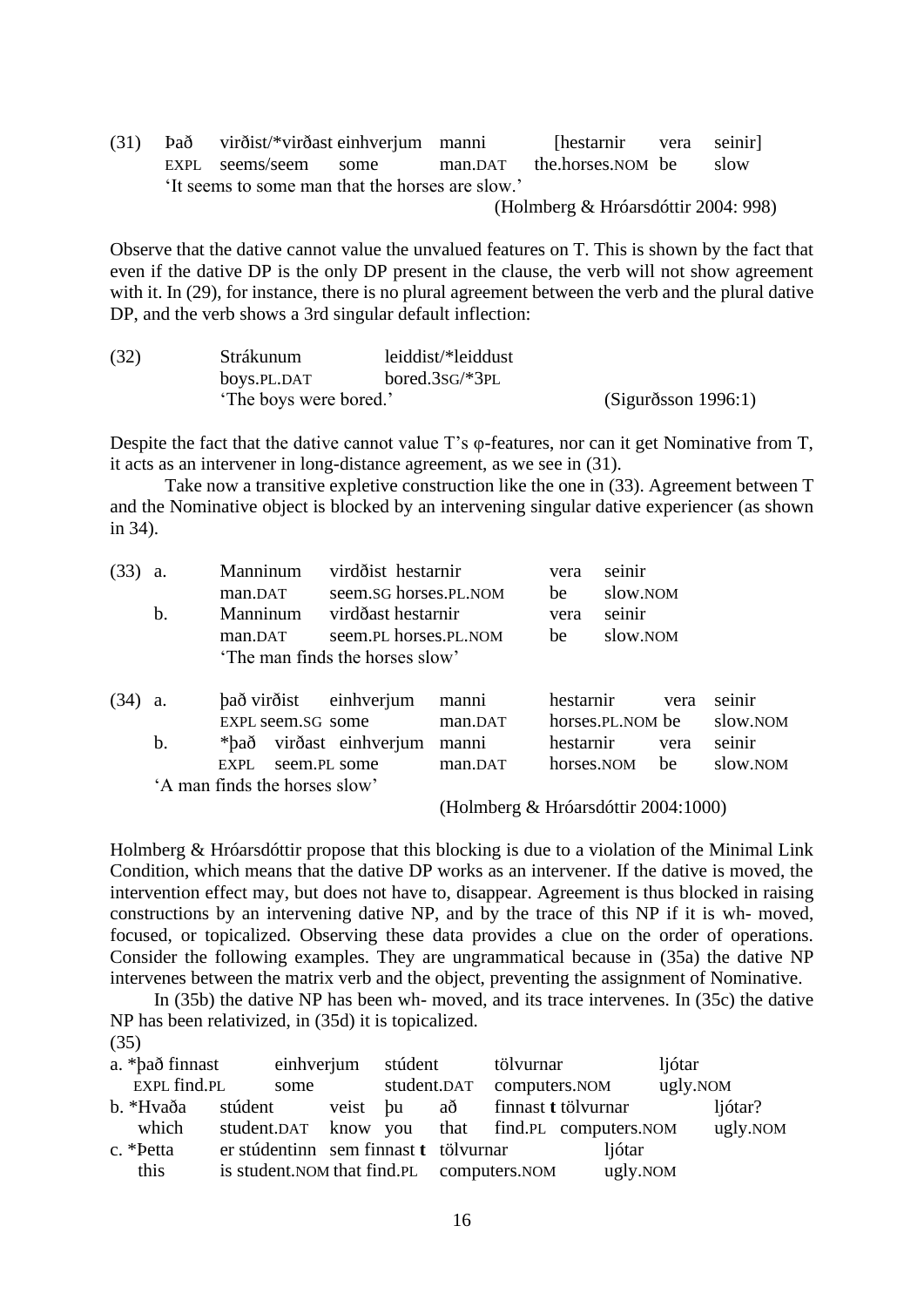| d. *Pessum | stúdent          | veit | ég | aθ   |                                          | finnast t tölvurnar   | ljótar   |  |  |
|------------|------------------|------|----|------|------------------------------------------|-----------------------|----------|--|--|
| this       | student.DAT know |      |    | that |                                          | find.PL computers.NOM | ugly.NOM |  |  |
|            |                  |      |    |      | (Holmberg & Hróarsdóttir 2004:1000-1003) |                       |          |  |  |

The fact that the dative *wh-* trace intervenes between T and the object in (35b) means that the wh- movement has taken place after T has probed for the object. Moreover, we have seen that the dative NP trace does not intervene, while the wh- NP does. This tells us two things: the first is that the NP has moved before Agree has taken place, because otherwise it would have intervened. The second is that the wh- moves directly from Spec,V to Spec,C, because it cannot pass through Spec,T, which is filled by the moved NP. Agree between T and the object takes place after the dative NP has raised to TP and before the whP has moved to Spec,C. The wh- in fact triggers an intervention effect. There is thus no distinction between traces, but only between times of application of Agree and Move.

Agree can therefore take place before movement (in the case of wh- movement) but also after movement, in the case of the dative NP.

#### *5.2.3. Agreement after movement*

The Icelandic data are also examined by Koopmans (2006), who maintains that agreement can only be accounted for within a Spec-head configuration. Koopmans underlines the fact that the data examined by Holmberg & Hróarsdóttir are incomplete, in particular because dative NPs do not act as interveners in simple experiencer constructions. She cites the following data in support of her claim:

|      | $(36)$ Það<br><b>EXPL</b>                 | likuðu<br>liked.3.PL        | mörgum<br>many.DAT |          | bessir<br>these.NOM |           | tómatar | tomatoes.NOM |
|------|-------------------------------------------|-----------------------------|--------------------|----------|---------------------|-----------|---------|--------------|
|      |                                           | 'Many liked these tomatoes' |                    |          |                     |           |         |              |
| (37) | Það                                       | leiddust                    |                    | sumum    |                     | bessar    |         | rœdur        |
|      | EXPL                                      | found.boring.3PL            |                    | some.DAT |                     | these.NOM |         | speeches.NOM |
|      | 'Some people found these speeches boring' |                             |                    |          |                     |           |         |              |

#### (Koopmans 2006:178)

It is clear that in these data an intervening dative NP does not block agreement between T and the Nominative object. Koopmans shows that the same is true for passives, as in (38) and in auxiliary selection, in (39):

|                                                 | $(38)$ Það | voru     | konungi                                                   | gefnar | ambáttir                          | í vetur |
|-------------------------------------------------|------------|----------|-----------------------------------------------------------|--------|-----------------------------------|---------|
|                                                 | EXPL       | were.3PL | king.DAT                                                  |        | given.PL.NOM slaves.NOM in winter |         |
| 'There was a king given maidservants in winter' |            |          |                                                           |        |                                   |         |
|                                                 |            |          | (Koopmans 2006:178 from Zaenen, Maling & Thráinsson 1984) |        |                                   |         |
|                                                 |            |          |                                                           |        |                                   |         |

| $(39)$ Það | hafa                                           | sumum    | leist bessar | rœdur               |
|------------|------------------------------------------------|----------|--------------|---------------------|
| EXPL.      | have.3PL                                       | some.DAT | bore these   | speeches.NOM        |
|            | 'Some people have found these speeches boring' |          |              |                     |
|            |                                                |          |              | (Koopmans 2006:178) |

Dative NPs cannot be treated as interveners, according to Koopmans: they act as such only in raising constructions.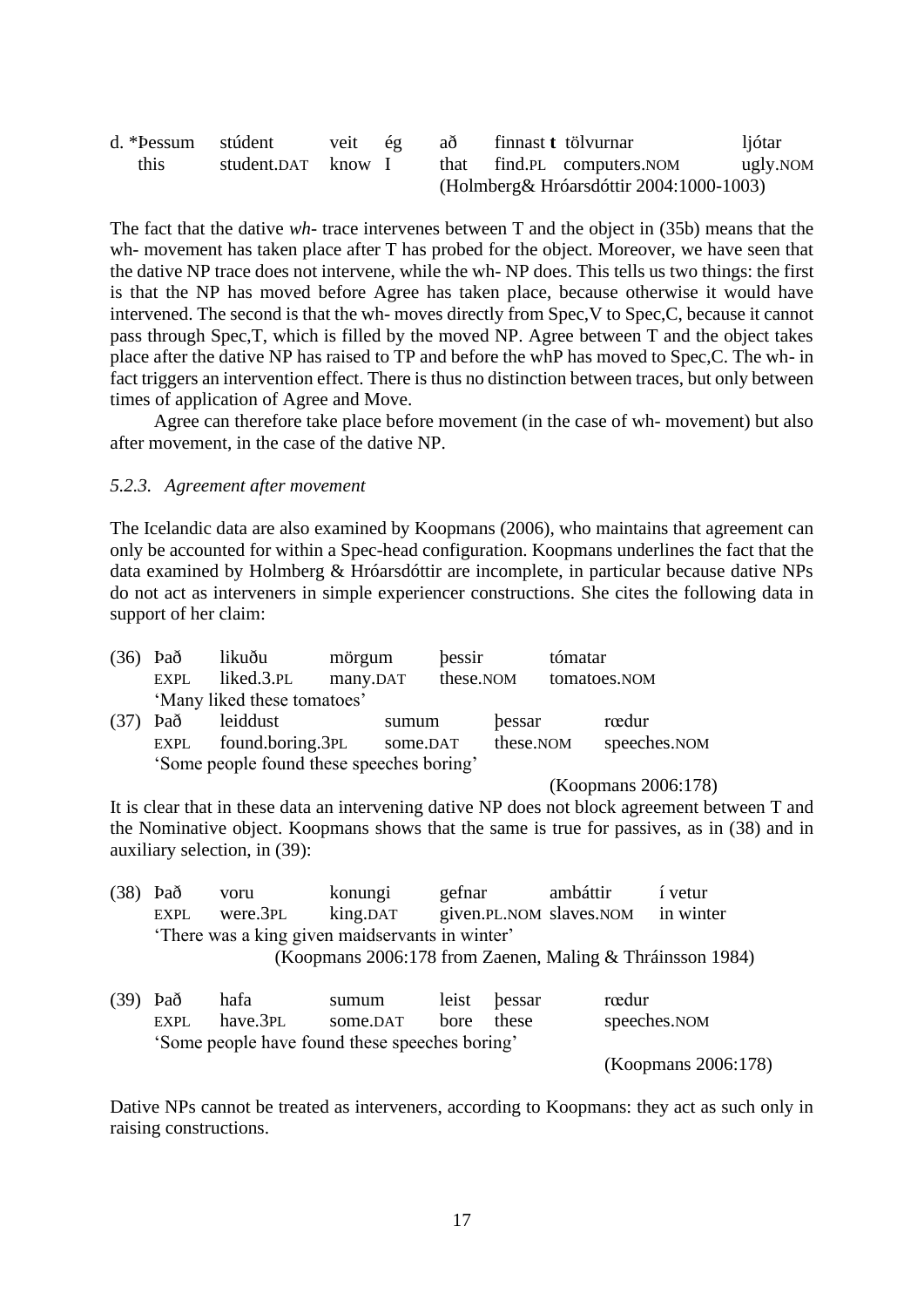# **5.3 Long-distance agreement**

We have seen throughout the chapter that the theory of agreement has slowly moved from Spechead, government-centered, to Agree, which is defined in terms of c-command. One of the important gains that Agree brought about is the easy way to account for long distance agreement (LDA).

The easiest way to check whether agreement takes place under c-command or in a Spec-head configuration is, as we saw, to check what happens in constructions with agreement where it is clear that no movement has taken place. If we find cases of subject-verb agreement where it can be shown that the subject has not moved from its base position in the VP, and yet it has received Nominative case, this will be a strong piece of evidence for a c-command analysis of agreement. English existential constructions offer this evidence. In English existential constructions, like (40), the verb agrees with the object in situ. These constructions were analyzed in different ways before Agree. For instance, it was claimed that the subject would move covertly, at LF, to check its case, or that there would be massive remnant movement across the verb, after agreement between the subject and the verb had taken place in a Spechead fashion:

(40) There \*seems/seem to be three cats in the garden

*Three cats* agrees overtly with *seem*, although it has not raised. Assuming that *seem* occupies the raising verb position in T, *there* occupies its specifier. We would therefore expect agreement between the expletive and the verb, but that is not what is found. What we see instead is that the verb agrees with the associate *three cats*, suggesting that agreement has taken place in a ccommand configuration.

# *5.3.2 Icelandic Long Distance Agreement*

Another set of constructions that are often used as an example of agreement under c-command are found in Icelandic, where the matrix verb agrees with a Nominative object that has not moved to the Spec,TP position:

| $(41)$ a. Mér                                     | vird-ast        | [beir]             | vera | skemmtilegir   |
|---------------------------------------------------|-----------------|--------------------|------|----------------|
| me.DAT                                            | seem-3PL        | they.NOM           | be   | interesting    |
| 'It seems to me that they are interesting.'       |                 |                    |      |                |
| b. Mér                                            | virđ-ast        | [hafa verið seldir |      | margir hestar] |
| me.DAT                                            | many horses.NOM |                    |      |                |
| 'It seems to me that many horses have been sold.' |                 |                    |      |                |

(Boeckx 2009: 5-6)

The agreement pattern in Icelandic Nominative object constructions can easily be explained through c-command-determined Agree. A Spec-head analysis would require extra stipulations, such as covert movement or multiple null expletives. Long distance agreement (LDA) is one of the strong pieces of evidence offered for agreement under c-command. Before looking into this phenomenon in detail, two remarks are in order: first, long distance agreement in Icelandic is subject to locality restrictions. Specifically, the finite verb cannot agree with the low Nominative argument when a CP boundary intervenes:

| $(42)$ Mér | fannst/*fundust                      | henni   | leiðast þeir     |               |
|------------|--------------------------------------|---------|------------------|---------------|
|            | me.DAT seemed.3sG/3PL                | her.DAT |                  | bore they.NOM |
|            | 'I thought she was bored with them'. |         | (Boeckx 2004:28) |               |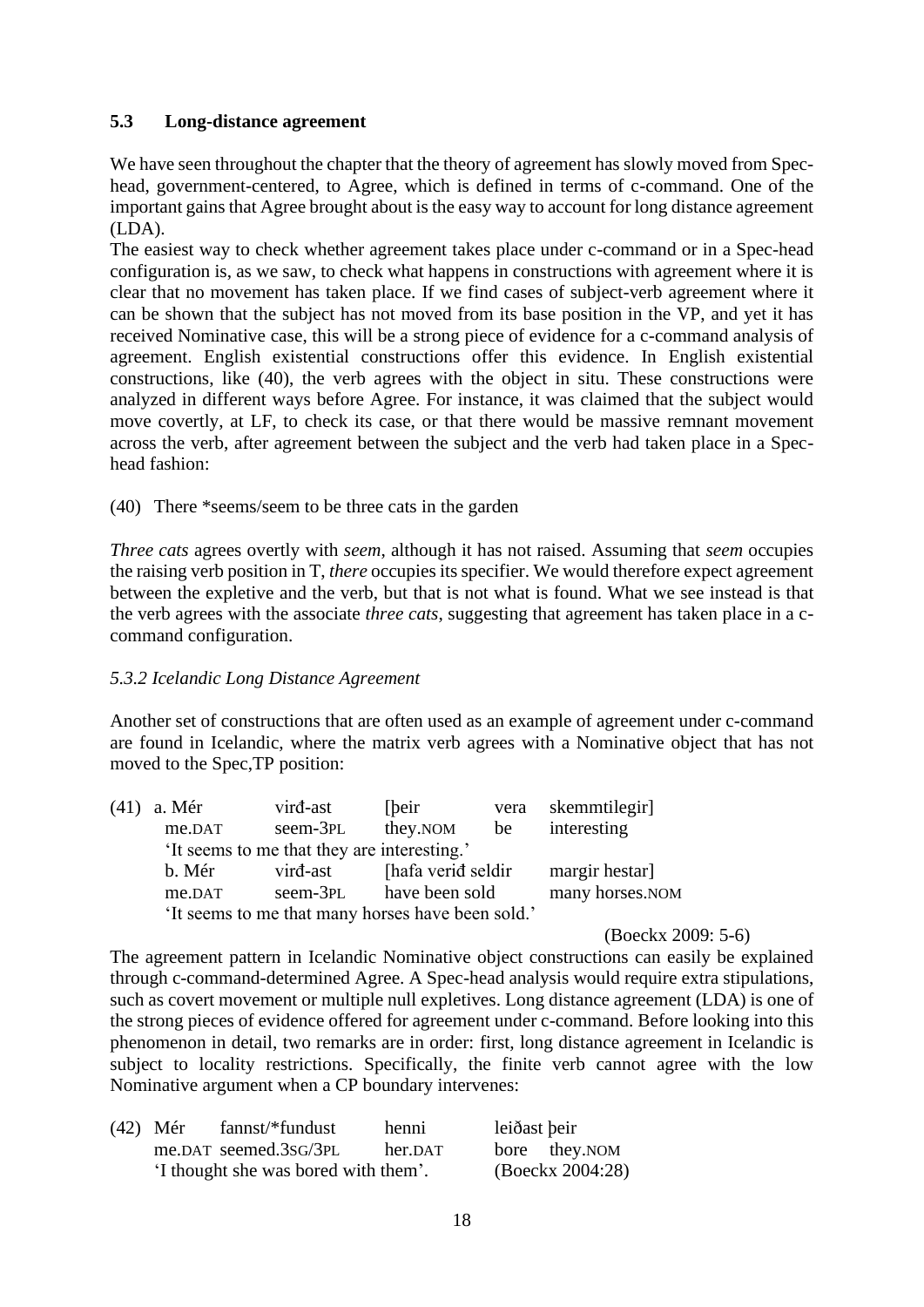Secondly, LDA is subject to intervention effects. An intervening dative in Nominative object constructions blocks agreement between the matrix verb and the lower subject. Observe the contrast between the following two sentences. In the first one, LDA takes place between the matrix verb and the low Nominative argument, while in the second one the intervening dative blocks this agreement. Recall dative intervention effects, here repeated as (43) and (44):.

| (43) Mér | virðist/virðast                           | [hestarnir]    | vera seinir |
|----------|-------------------------------------------|----------------|-------------|
|          | me.DAT seem.3SG/3PL                       | the.horses.nom | to be slow  |
|          | 'It seems to me that the horses are slow' |                |             |

(44) Það virðist/\*virðast einhverjum manni [hestarnir vera seinir] EXPL seem.3SG/3PL some.DAT man.DAT horses.NOM to.be slow 'It seems to some man that the horses are slow'

The intervening dative blocks LDA, suggesting that agreement has taken place under ccommand.

## **6. Conclusions**

In this short chapter, I have tried to provide an overview of the development of the theory of Agree (Chomsky 2001) and have attempted to highlight all the different components that have contributed to the final definition of Agree as it is.

As might be obvious, the story does not end with Chomsky (2001) and Agree is not at all uncontroversial. I have outlined some of the possible issues that Agree might help to solve, such as the timing of syntactic operations, but many others are still pending.

Other issues were intentionally omitted: one of the most controversial concerns the directionality of Agree, which can still be assumed to take place between a valued and an unvalued feature under c-command, but either in the opposite direction or both upwards and downwards, as proposed by Adger (2003), Wiklund (2005), Boskovic (2007), Haegeman and Lohndal (2010), Zeijlstra (2012, 2014), Merchant (2011), Wurmbrand (2014), Bjorkman & Zeijlstra (2019). We left these out, mainly because these analyses do not target only phifeatures, but are concerned with several other phenomena, like negative concord, ellipsis, and others. I also omitted any discussion of other syntactic operations that have been considered to be parasitic on agreement, such as control (Landau 1999), theta-role assignment (Hornstein 1999), and binding (Reuland 2001, Fischer 2004, Kratzer 2009, Rooryck and Vanden Wyngaerd 2011).

Agree and agreement have been the subject of lively debate, as testified by the number of articles and volumes that have been published on the topic in the last few years (see for instance the very recent Smith, Mursell & Hartmann 2020). The road to agreement is still very long.

### **References**

Ackema, P. and A. Neeleman (2003). Context-sensitive spell-out. *Natural Language and Linguistic Theory* 21, 681-735.

Adger, D. (2003). *Core syntax: A minimalist approach*. Oxford: Oxford University Press.

Arregi, K. and A. Nevins (2012). *Morphotactics: Basque auxiliaries and the structure of Spellout*. Dordrecht: Springer.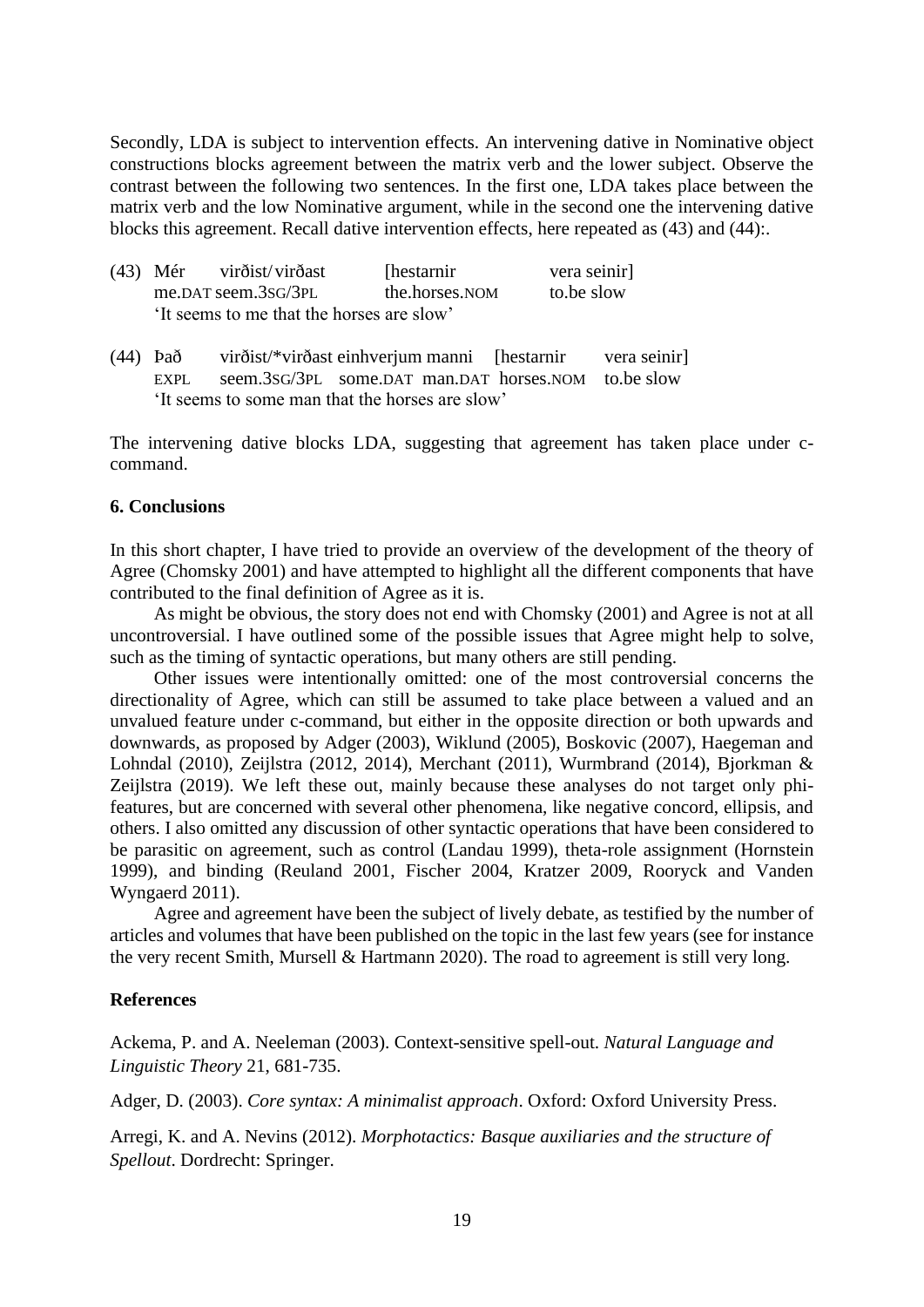Baker, M. (1985). The mirror principle and morphosyntactic explanation. *Linguistic Inquiry 16*: 373-415.

Baker, M. (2008). *The syntax of Agreement and Concord.* Cambridge, UK: Cambridge University Press.

Belletti, A. (1990). *Generalized Verb Movement*. Turin: Rosenberg & Sellier.

Benmamoun, E., A. Bhatia, and M. Polinsky (2009). Closest conjunct agreement in head-final languages. *Linguistic Variation Yearbook* 9: 68-88.

Bickel, B. and Y.P. Yādava (2000). A fresh look at grammatical relations in Indo-Aryan. *Lingua* 110, 343-373.

Bjorkman, B. and H. Zeijlstra (2019). Checking up on --agree. *Linguistic Inquiry* 50: 527- 569.

Bobaljik, J. D. (2008). Missing persons: A case study in morphological universals*. The Linguistic Review* 25, 203-230.

Boeckx, C. (2004). Long-distance agreement in Hindi: theoretical implications.

*Studia Linguistica* 58: 3-36.

Boeckx, C. (2009).On Long-Distance Agree. *Iberia* 1:1-32.

Boeckx, C. and F. Niinuma (2004). Conditions on agreement in Japanese. *Natural Language and Linguistic Theory* 22: 453-480.

Boskovic, Z. (2007). On the Locality and Motivation of Move and Agree: An Even More Minimal Theory. *Linguistic Inquiry* 38: 589-644.

Chomsky, N. (1957). *Syntactic Structures*. The Hague: Mouton.

Chomsky, N. (1965). *Aspects of the Theory of Syntax*. Cambridge, Mass.: MIT Press.

Chomsky, N. (1981). *Lectures on Government and Binding*. Dordrecht: Foris.

Chomsky, N. (1993). A minimalist program for linguistic theory. In K. Hale and S. J. Keyser (eds), *The View from Building 20*, pp. 1-52. Cambridge, Mass.: MIT Press.

Chomsky, N. (1995). *The Minimalist Program*. Cambridge, Massachusetts: MIT Press.

Chomsky, N. (2000). *New Horizons in the Study of Language and Mind.* Cambridge University Press.

Chomsky, N. (2001)*. Beyond explanatory adequacy*. ms, MIT.

Chung, S. (2013). The syntactic relations behind agreement. In Cheng, L. and N. Corver (eds), *Diagnosing syntax*, 251-270. Oxford University Press.

Chung, S. (1994). Wh agreement and 'referentiality' in Chamorro, *Linguistic Inquiry* 25, 1- 44.

D'Alessandro, R. and I. Roberts (2008). Movement and agreement in Italian past participles and defective phases. *Linguistic Inquiry* 39: 477-491.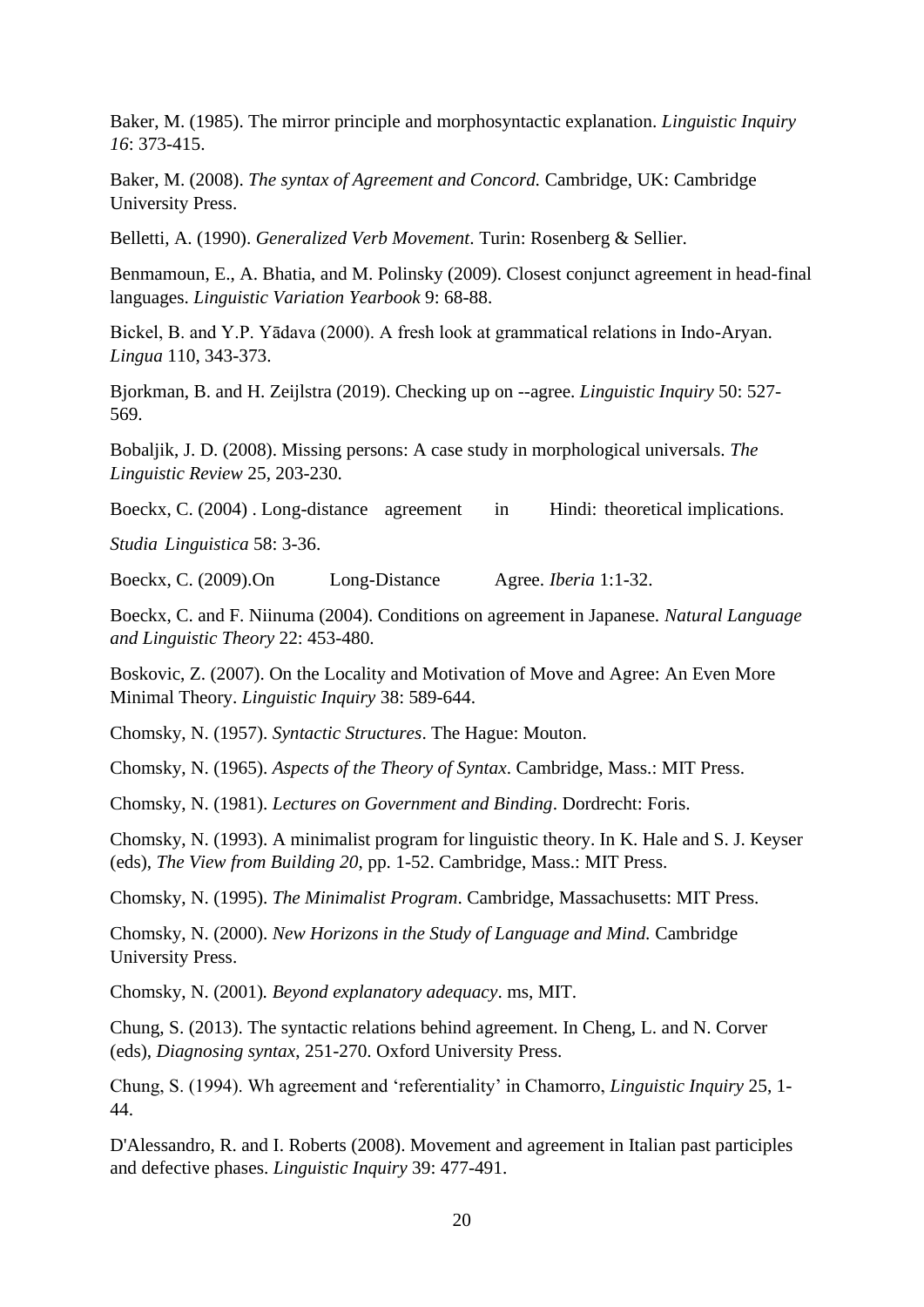Fischer, S. Optimal Binding. (2004) *Natural Language & Linguistic Theory* 22: 481-526.

Frampton, J. and S. Gutmann (2000). Agreement is feature sharing. ms, Northeastern University.

Haegeman, L. and T. Lohndal (2010). Negative Concord and (Multiple) Agree: A Case Study of West Flemish. *Linguistic Inquiry* 41: 181-211.

Halle, M. and A. Marantz (1993). Distributed morphology and the pieces of inflection. In K. Hale and S. J. Keyser (eds), *The View from Building* 20, 111-176. Cambridge, Mass.: MIT Press.

Harbour, D., Adger, D., and S. Bejar (eds.) (2008). *Phi theory: Phi-features across modules and interfaces*. Oxford Studies in Theoretical Linguistics 16. Oxford, UK: Oxford University Press.

Holmberg, A. and T. Hroarsdottir (2003). Agreement and movement in Icelandic raising constructions. *Lingua* 113: 997-1019.

Hornstein, N. (1999).Movement and Control. *Linguistic Inquiry* 30: 69-96.

Kayne, R. (1989). Facets of romance past participle agreement. In P. Benincà (ed.), *Dialect Variation and the Theory of Grammar*. Dordrecht: Foris.

Kayne, R. (2000). *Parameters and Universals*. Oxford, UK: Oxford University Press.

Koopman, H. (1987). On the absence of Case Chains in Bambara. Ms, UCLA.

Koopman, H. (2006). Agreement configurations. In defense of spec-head. In Boeckx, C. (ed.), *Agreement systems.* Amsterdam, John Benjamins, 159-199.

Kratzer, A. (2009). Making a Pronoun: Fake Indexicals as Windows into the Properties of Pronouns. *Linguistic Inquiry* 40: 187-237.

Landau, I (1999). *Elements of Control*. PhD dissertation, MIT.

Lasnik, H. (1999). On feature strength: Three minimalist approaches to overt movement. *Linguistic Inquiry* 30: 197-217.

Lasnik, H. (2001). When can you save a structure by destroying it? *In Proceedings of NELS 31.*

Marantz, Alec. 1991. Case and licensing. In Westphal, G., Ao, B. & H.-R. Chae (eds) *Proceedings of the 8th Eastern States Conference on Linguistics (ESCOL 8)*, 234–253. Ithaca, NY: CLC Publications.

Merchant, J. (2011). Aleut case matters. In E. Yuasa Yuasa, Bagchi, T. and K. P. Beals (eds), *Pragmatics and Autolexical Grammar: In honor of Jerry Sadock*, 382-411. Amsterdam: John Benjamins.

Nevins, A. (2010). *Locality in Vowel Harmony*. Linguistic Inquiry Monographs 55. Cambridge, MA: MIT Press.

Polinsky, M. and O. Preminger (2019). The Agreement Theta Generalization. *Glossa* 102, 1- 17.